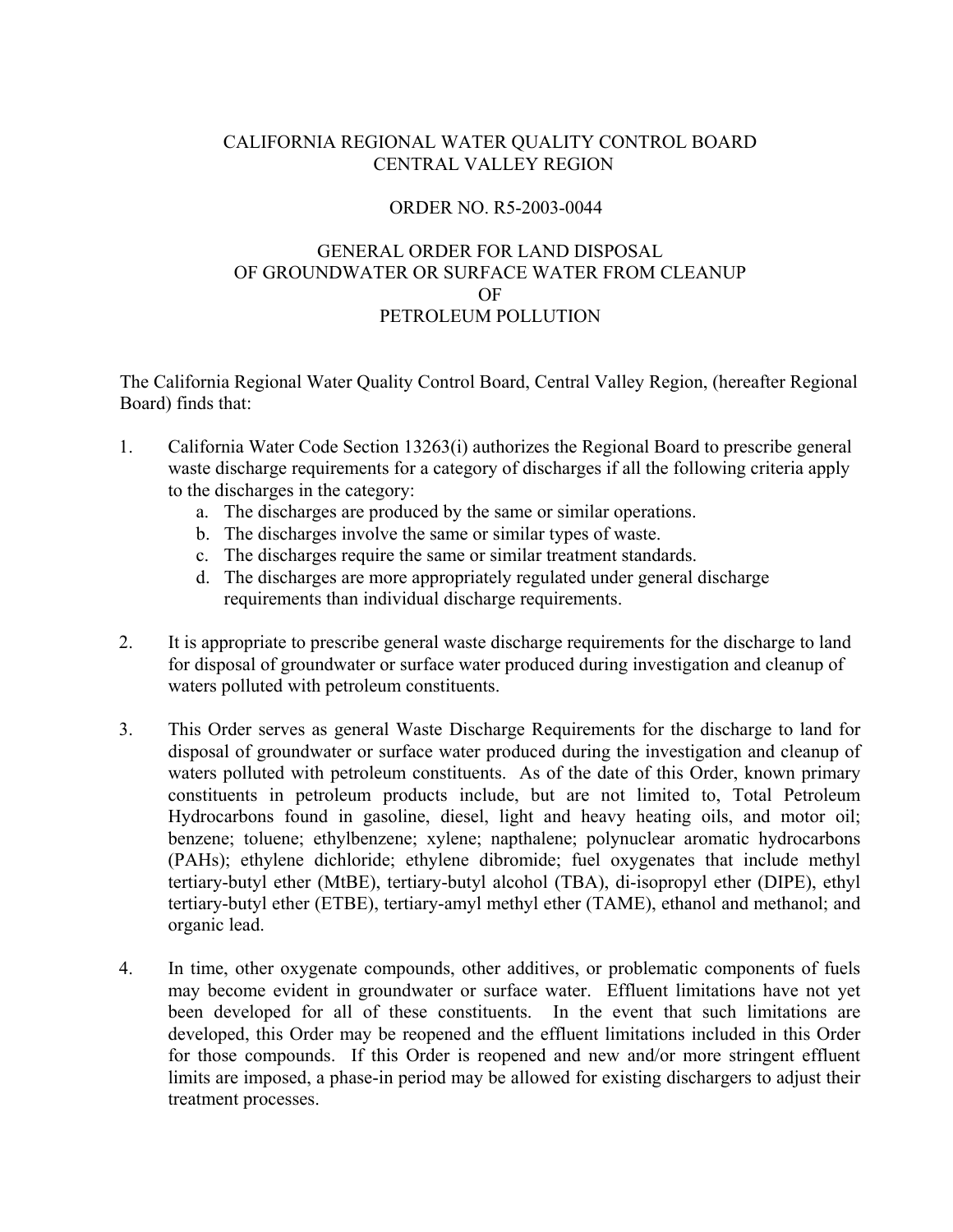- 5. Petroleum constituents discharged into groundwater at various sites throughout the Region adversely impact beneficial uses or pose a threat to existing and potential beneficial uses of groundwater. The constituents are undergoing remediation with oversight from this Regional Board. Remediation of the impacted groundwater includes groundwater extraction with treatment and subsequent discharge of the treated groundwater to land. Occasionally groundwater with petroleum fuel pollution enters a surface watercourse or surface drainage. Cleanup of such a discharge to surface waters may require the discharge of treated water to land.
- 6. Refined Stoddard Solvent (non-halogenated) is a petroleum distillate that, because of its chemical properties, may be covered by this Order.
- 7. Discharge of ground or surface water that contained pesticides (including herbicides and insecticides), halogenated solvents and petroleum constituents commingled with pesticides (except as noted in Part C) are not covered by this Order. If the ground or surface water contains constituents not addressed in this Order, the discharger must submit a report of waste discharge for an individual waste discharge requirement.
- 8. The information in the attached Information Sheet was considered in developing the Findings of this Order and is a part of this Order by reference.
- 9. On 22 November 1991, the Regional Board adopted General Order No. 91-25000 establishing waste discharge requirements for discharge to land of treated groundwater from cleanup of petroleum fuel. Order No. 91-25000 is not current with all types of fuel compounds and cleanup technologies and must be updated.
- 10. Wastewater generated from investigation and cleanup of groundwater with fuel pollution includes, but is not limited to, the following:
	- a. groundwater that has been polluted by petroleum constituents,
	- b. unpolluted groundwater pumped from beneath a layer of free product in order to establish a cone of depression to aid in the containment and extraction of the free product,
	- c. groundwater extracted during short- and long-term pump tests,
	- d. well development water,
	- e. purge water extracted prior to well sampling, and
	- f. groundwater released due to failure of treatment system.

These wastewaters may be produced, stored, and treated on a continuous or batch basis.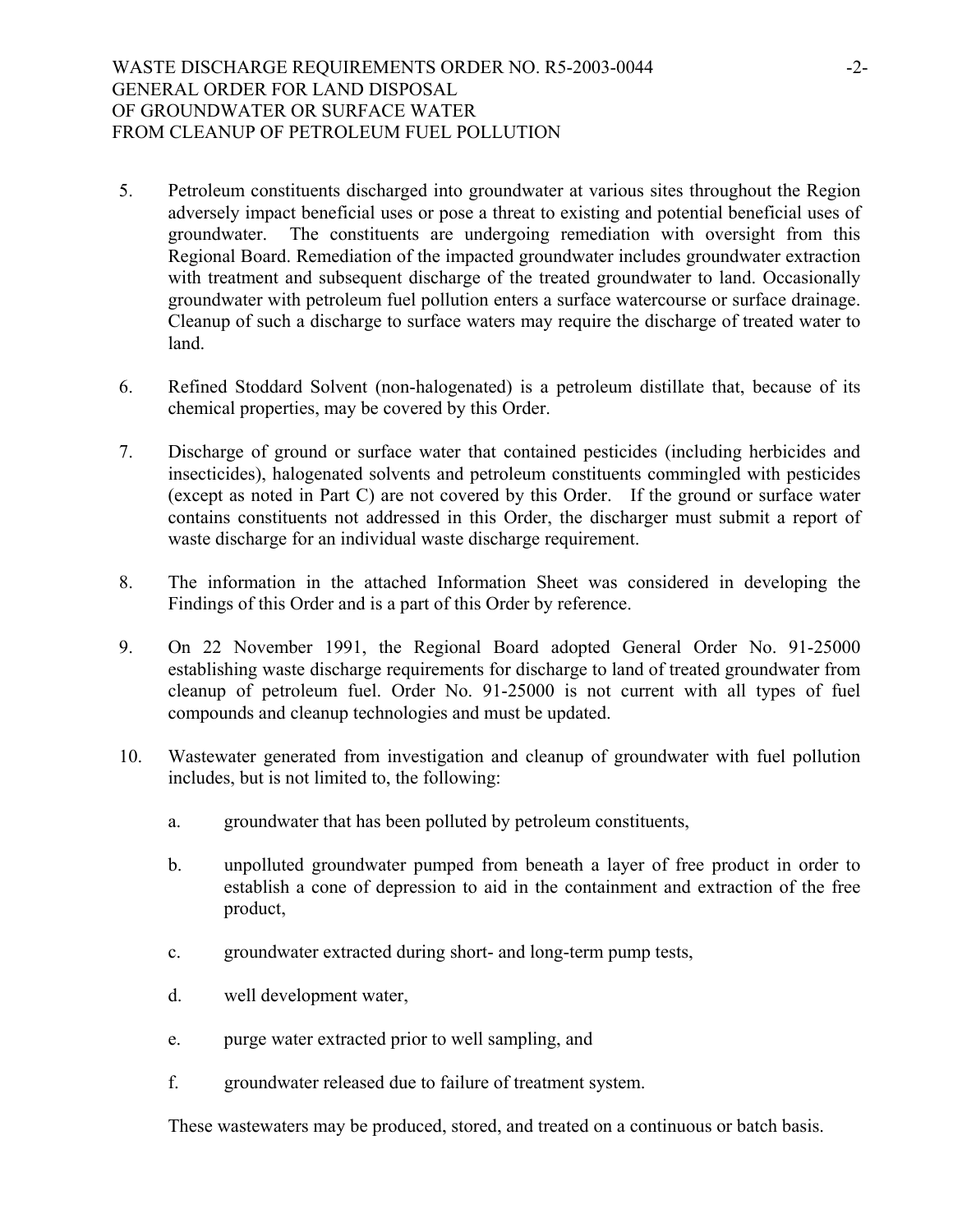- 11. Treated wastewater may either be disposed of by subsurface injection, subsurface infiltration, surface infiltration, evaporation, land spreading, spray disposal, reclaimed through irrigation of landscape or selected crops, or industrial processes.
- 12. The discharge of wastewater from a treatment system, other than to a community sanitary waste collection system, is a discharge of waste that could affect the quality of the waters of the State. Requirements must be prescribed for any discharge of waste that may affect the quality of the waters of the State, in accordance with California Water Code Section 13263.
- 13. A separate Notice of Intent must be filed for each discharge intended for coverage under this Order. The Notice of Intent shall consist of the Report of Waste Discharge, filing fee and, at a minimum, the contents detailed in **Attachment A**, entitled "Application Requirements".
- 14. The combined category of discharges covered by this Order have a Threat to Water Quality (TTWQ) and Complexity (CPLX) of 3B as defined in Title 23 California Code of Regulations (CCR) Division 3, Chapter 9, Section 2200 (CCR). Discharges with a category TTWQ of "3" are those discharges of waste that could degrade water quality without violating water quality objectives, or cause a minor impairment of designated beneficial uses. Discharges that use physical, chemical, or biological treatment systems have a CPLX category of "B".
- 15. Authorization to discharge will only be extended to persons who have filed the requisite Notice of Intent and have in their possession a "Notification of Applicability" from the Executive Officer. For purposes of this Order, those persons are "Dischargers" as used herein.
- 16. Best Practicable Treatment and Control technology includes, but is not limited to, air stripping and/or activated carbon and other processes capable of dependably removing petroleum fuel constituents to concentrations that are non-detectable by current analytical technology. Biotreatment, UV/Ozone, ion exchange resins, and other treatment technologies may be proposed, but if utilized must achieve the same treatment standard.
- 17. The current acceptable analytical methods are as follows:

| <b>Constituent</b>                                                    | Units     | Analytical **<br><b>Method</b>                |
|-----------------------------------------------------------------------|-----------|-----------------------------------------------|
| <b>Total Petroleum Hydrocarbons</b><br>Gasoline, Diesel, and Fuel Oil | $\mu$ g/l | EPA Method 8015B/5030 &<br>8015B/3510 & 8260B |
| Benzene                                                               | $\mu$ g/l | EPA Method 8021B/8260B                        |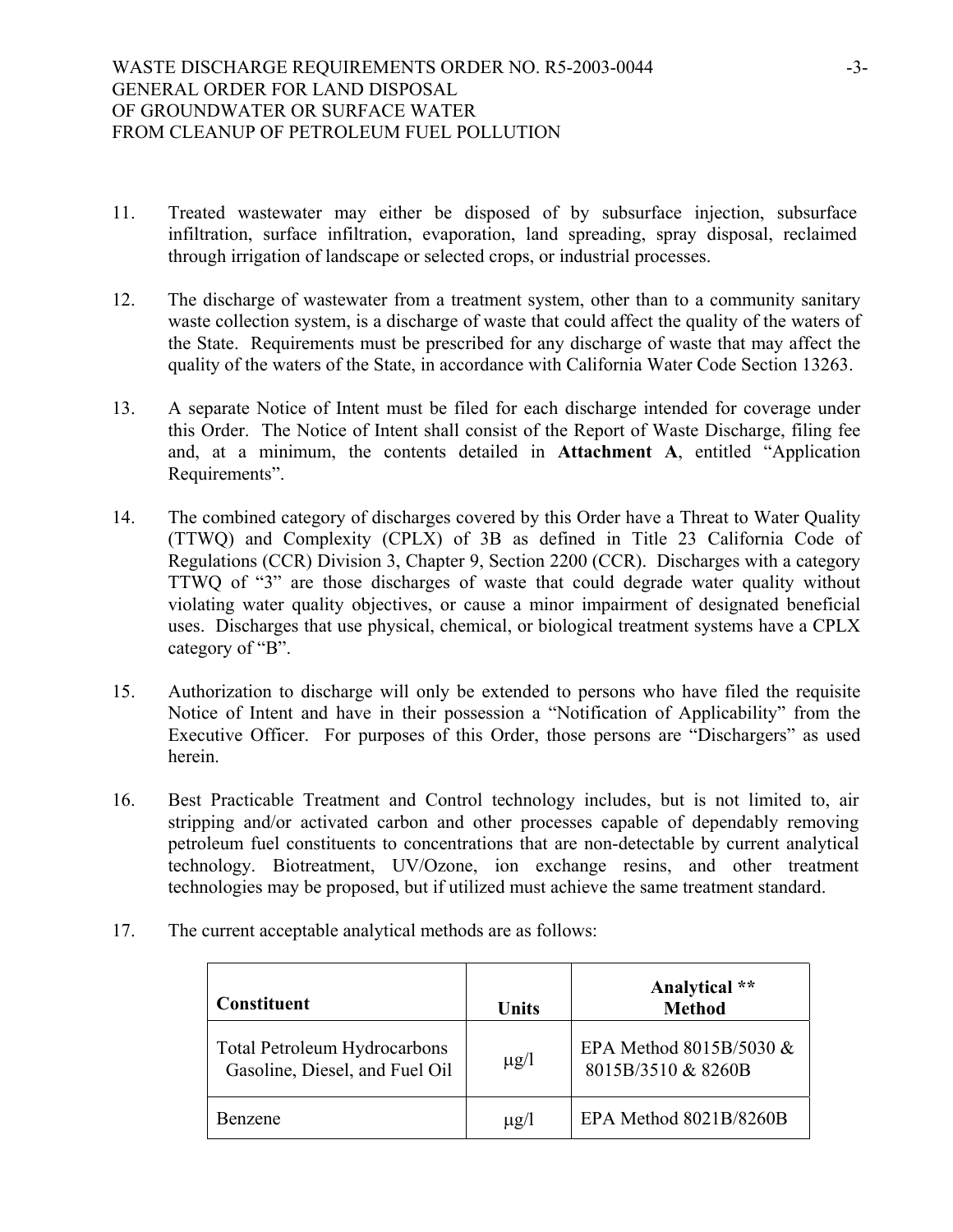# WASTE DISCHARGE REQUIREMENTS ORDER NO. R5-2003-0044 GENERAL ORDER FOR LAND DISPOSAL OF GROUNDWATER OR SURFACE WATER FROM CLEANUP OF PETROLEUM FUEL POLLUTION

| <b>Constituent</b>                   | <b>Units</b> | Analytical **<br><b>Method</b> |
|--------------------------------------|--------------|--------------------------------|
| Toluene                              | $\mu$ g/l    | EPA Method 8021B/8260B         |
| Ethylbenzene                         | $\mu$ g/l    | EPA Method 8021B/8260B         |
| Xylene, Total                        | $\mu$ g/l    | EPA Method 8021B/8260B         |
| MtBE (Methyl tert-Butyl Ether)       | $\mu$ g/l    | EPA Method 8021B/8260B         |
| Organic lead<br>(as total lead)      | $\mu$ g/l    | EPA Method 1639/200.9          |
| Methanol                             | $\mu$ g/l    | EPA Method 8260B               |
| Ethanol                              | $\mu$ g/l    | EPA Method 8260B               |
| Tertiary Butyl Alcohol (TBA)         | $\mu$ g/l    | EPA Method 8260B               |
| Di-isopropyl Ether (DIPE)            | $\mu$ g/l    | EPA Method 8260B               |
| Ethyl Tertiary Butyl Ether<br>(ETBE) | $\mu$ g/l    | EPA Method 8260B               |
| Tertiary Amyl Methyl Ether<br>(TAME) | $\mu$ g/l    | EPA Method 8260B               |
| 1,2,-Dichloroethane<br>$(1,2-DCA)$   | $\mu$ g/l    | EPA Method 8260B               |
| 1,2 Dibromoethane<br>(EDB)           | $\mu$ g/l    | EPA Method 8260B               |
| Polynuclear Aromatics (PNAs)         | $\mu$ g/l    | EPA Method 8310                |

 \*\* Non-proprietary, performance based analytical methods may be used with approval of Regional Board staff.

18. The Regional Board adopted a *Water Quality Control Plan, Fourth Edition, for the Sacramento and San Joaquin River Basins* and a *Water Quality Control Plan, Second Edition, for the Tulare Lake Basin* (hereafter Basin Plans). The Basin Plans designate beneficial uses, establish water quality objectives, and contain implementation programs and policies to achieve water quality objectives for all waters of the Basins. These requirements implement the Basin Plans.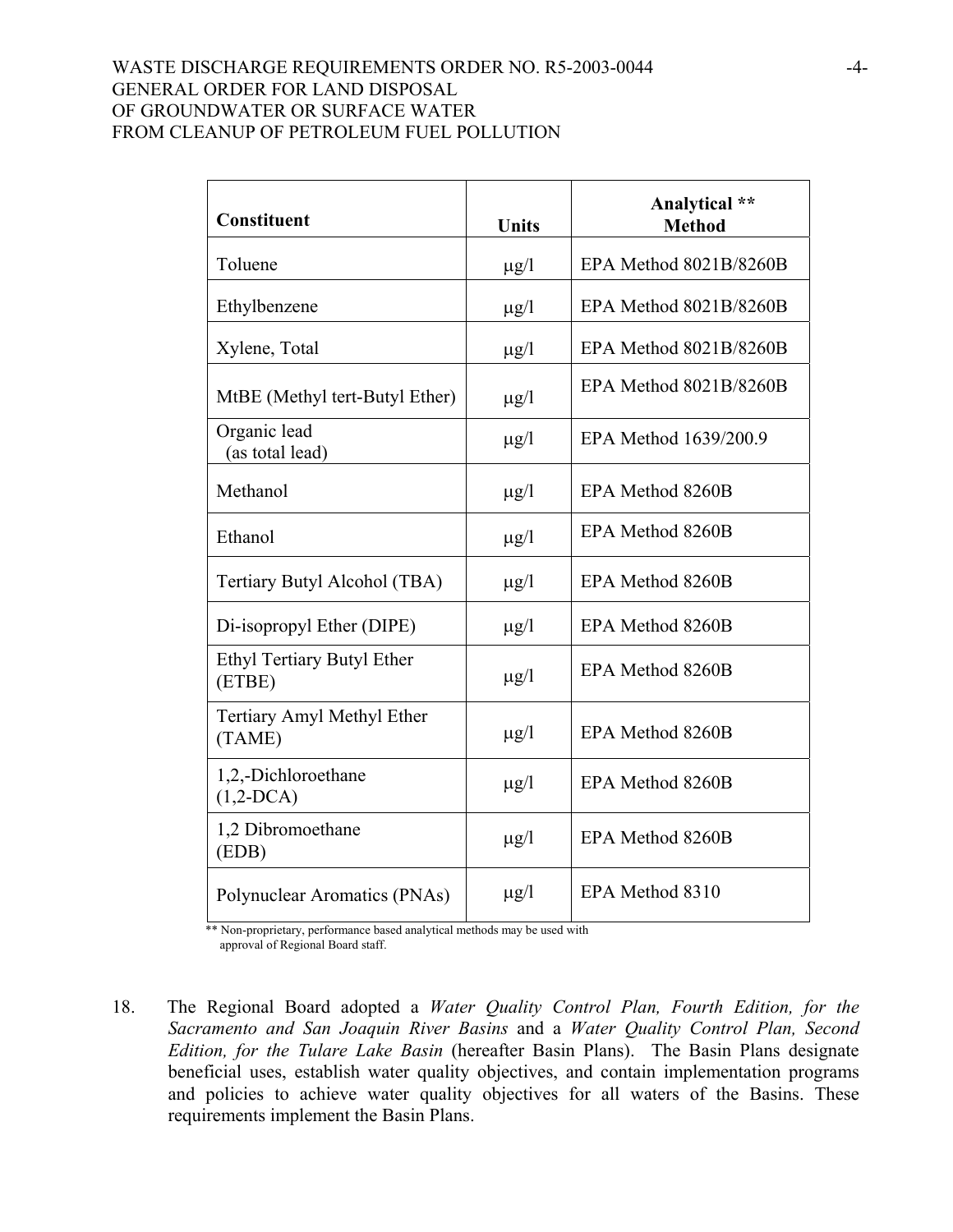- 19. Designated beneficial uses of groundwater within the Central Valley Region are municipal, industrial, and agricultural supply, with other beneficial uses for specific groundwater basins specifically designated in the Basin Plans.
- 20. The Basin Plans contain water quality objectives established for the reasonable protection of designated beneficial uses or the prevention of nuisance.
- 21. The permitted discharge is consistent with State Water Resources Control Board Resolution No. 68-16 ("Statement of Policy with Respect to Maintaining High Quality of Waters in California") that requires that the quality of the waters of the state be maintained unless: (a) some change in water quality is consistent with the maximum benefit to the people of the state, b) the discharge will not unreasonably affect beneficial uses or result in a violation of any applicable water quality objective, and c) the discharge will be required to meet waste discharge requirements that will result in the implementation of the best practicable treatment or control. This Order establishes requirements for the discharge of waste from the cleanup of petroleum fuel pollution in waters of the state that require treatment to non-detectable levels using specified detection limits. This Order requires application of best practicable treatment or control for the kinds of constituents addressed in this Order. Therefore, any change in water quality will be insignificant and non-detectable. In addition, this Order applies to cleanup of polluted water and such cleanups are consistent with the maximum benefit to the people of the state even if some degradation to the receiving water may occur. If the water to be treated cannot meet the requirements of this Order, the discharger must cease the discharge, implement other measures, change the method of disposal, or take other action. The discharger may be required to obtain individual waste discharge requirements.
- 22. In 1991, the Regional Board adopted General Order No. 91-25000 and a mitigated Negative Declaration in accordance with the California Environmental Quality Act (CEQA) (Public Resources Code Section 21000, et seq.) and the State CEQA Guidelines.
- 23. The Regional Board's action to adopt this Order, which is a revised version of Order No. 91-25000, is categorically exempt from CEQA based on Title 14 CCR Section 15308, which exempts actions by regulatory agencies for the restoration and protection of the environment where the regulatory process involves procedures for protection of the environment. The Regional Board's action to regulate the clean up petroleum fuel pollution in surface waters or groundwaters, is a regulatory action that restores and protects the environment. The action involves procedures for the protection of the environment, such as discharge requirements that establish effluent limitations and monitoring. Application of this exemption is limited by the factors described in Title 14 CCR Section 15300.2, subsections (b), (c), (d), (e), and (f). Additional compliance with CEQA may be required for individual projects.
- 24. The Regional Board's action to adopt this order also is categorically exempt from CEQA based on Title 14 CCR Section 15330, which exempts minor hazardous waste or hazardous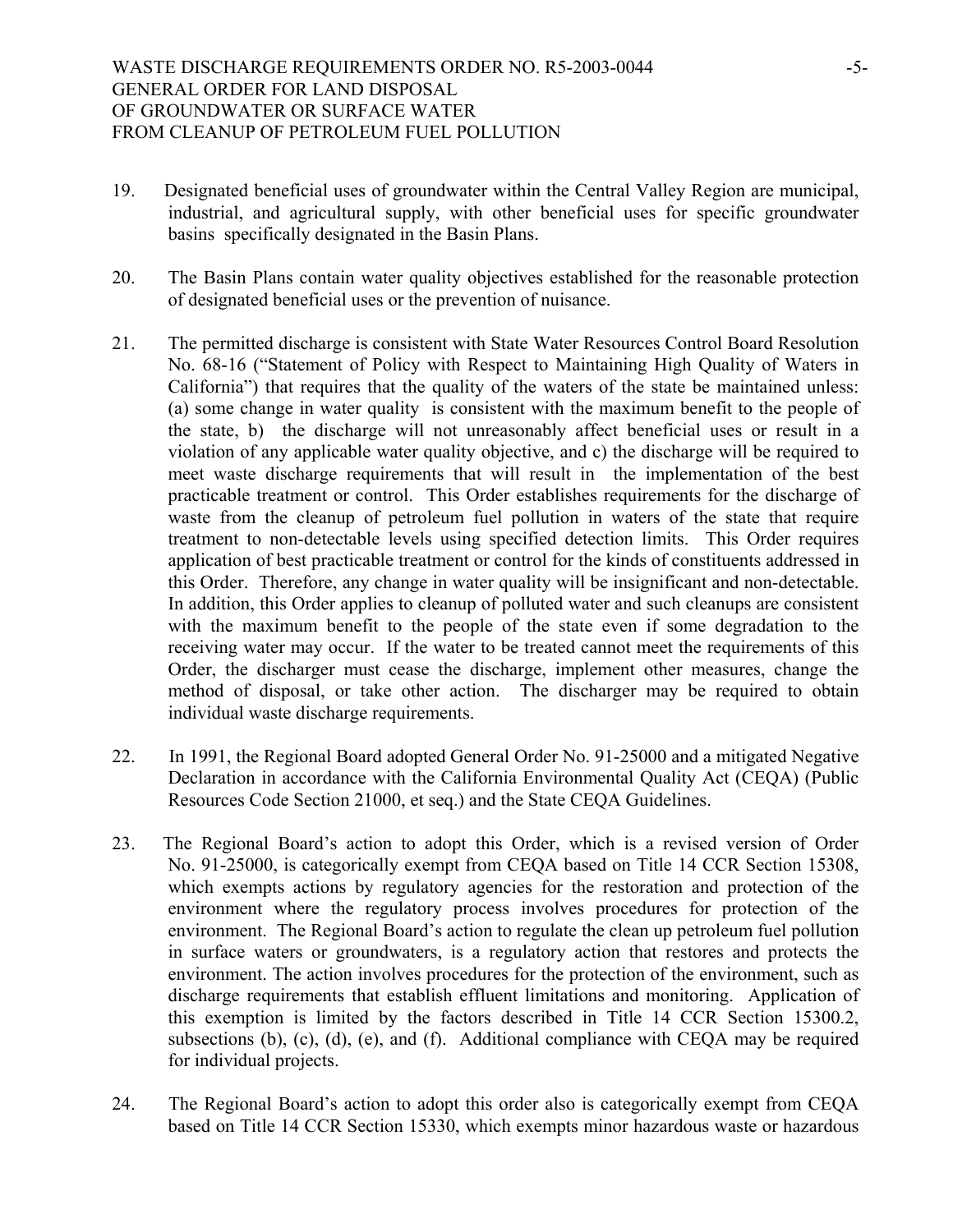substances clean up actions. This exemption applies to minor clean up actions where treated groundwater and surface water will be disposed of to land. Application of this exemption is further limited by the factors described in Title 14 CCR Section 15300.2, subsections (b), (c), (d), (e), and (f). Additional compliance with CEQA may be required for individual projects.

- 25. The Regional Board has notified the interested agencies and persons of its intent to adopt general waste discharge requirements for the discharge of groundwater from the investigation and cleanup of petroleum fuel pollution and has provided them with an opportunity to submit their written comments and recommendations.
- 26. The Regional Board, in a public meeting, heard and considered all comments pertaining to this permit.

**IT IS HEREBY ORDERED**, General Order No. 91-25000 is rescinded and that Dischargers, in order to meet the provisions contained in Division 7 of the California Water Code, and regulations and guidelines adopted thereunder, shall comply with the following:

# **A. APPLICABILITY**

- 1. The source of all discharges covered by this Order shall be limited to groundwater or surface water from the investigation and cleanup of petroleum (Findings No.  $1 - 6$ ) above).
- 2. Dischargers seeking coverage under this Order shall submit a complete Notice of Intent, including a Report of Waste Discharge (as detailed in Attachment A) along with an appropriate filing fee.
- 3. If the Executive Officer finds that the proposed discharge qualifies for coverage under this Order, the Discharger shall be issued a Notification of Applicability. If a proposed discharge does not qualify for this Order, or if significant public comments are received on the application, the proposed discharge may be considered for individual waste discharge requirements or for coverage under this Order at a meeting of the Regional Board.

## **B. DISCHARGE PROHIBITIONS**

- 1. Discharge of material other than surface water or groundwater from the investigation and cleanup of petroleum fuel pollution, or discharge from the investigation of petroleum fuel pollution where the surface or ground water contains waste constituents not addressed by this Order, is prohibited.
- 2. The discharge of wastes, wastewater, or treated wastewater into any surface water or surface water drainage course is prohibited.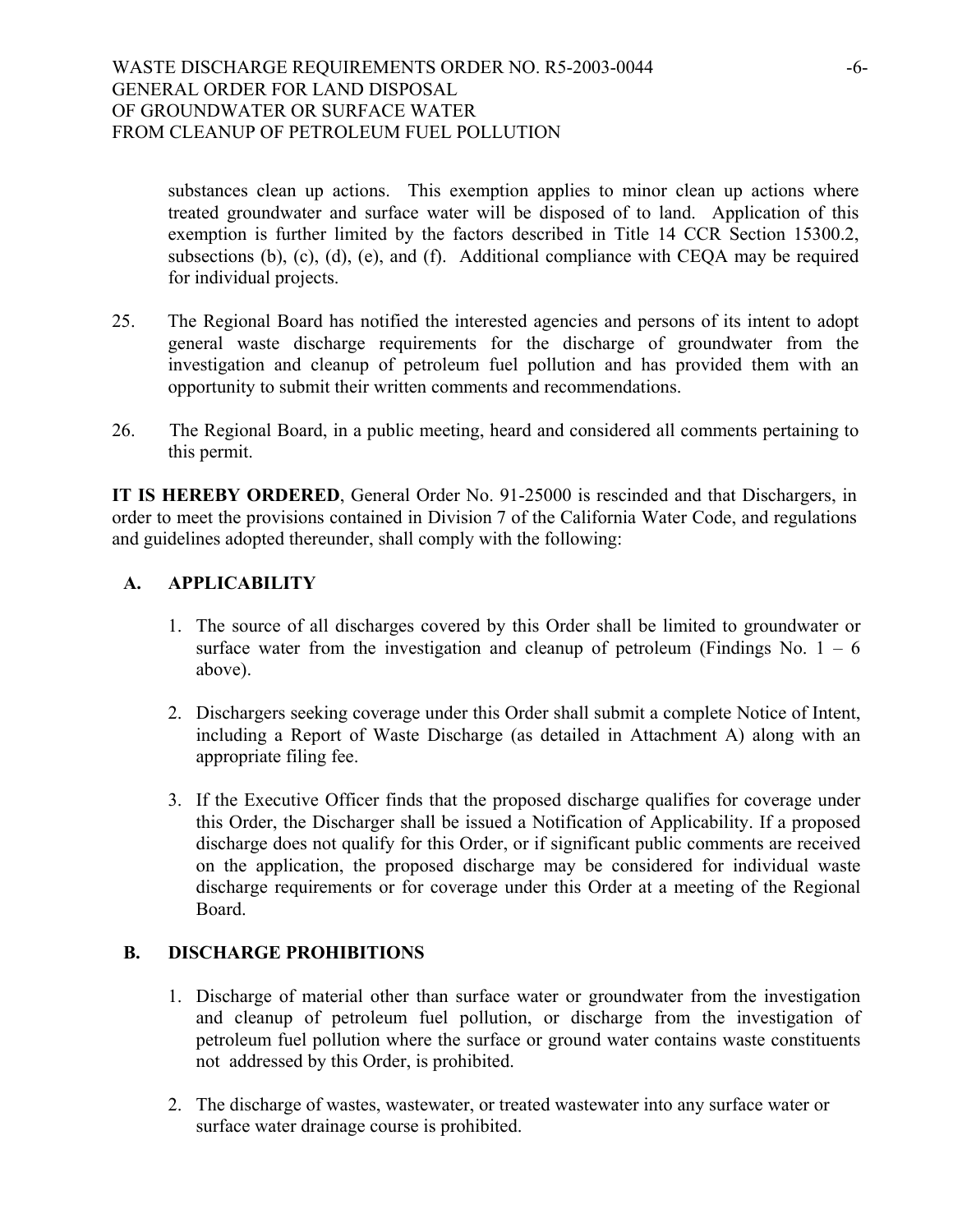- 3. Bypass or overflow of untreated or partially treated waste is prohibited.
- 4. The discharge shall not cause the degradation of any individual or municipal water supply.
- 5. The surfacing of treated/untreated wastewater resulting from subsurface disposal/treatment of petroleum polluted ground or surface water is prohibited.
- 6. Ponding/ponding of treated/untreated effluent on the ground surface in any location other than that approved by Regional Board staff is prohibited.
- 7. Runoff of water from the permitted discharge area is prohibited.
- 8. Creation of pollution, contamination, or nuisance, as defined by Section 13050 of the California Water Code, is prohibited.
- 9. The export or discharge of wastes or wastewater into a separate groundwater area is prohibited.
- 10. The discharge of treated groundwater that has the potential to degrade the receiving groundwater quality, is prohibited.

# **C. EFFLUENT LIMITATIONS**

1. The discharge of an effluent to land for disposal of ground and/or surface water from the cleanup of petroleum pollution must comply with the following limitations:

| 100 |
|-----|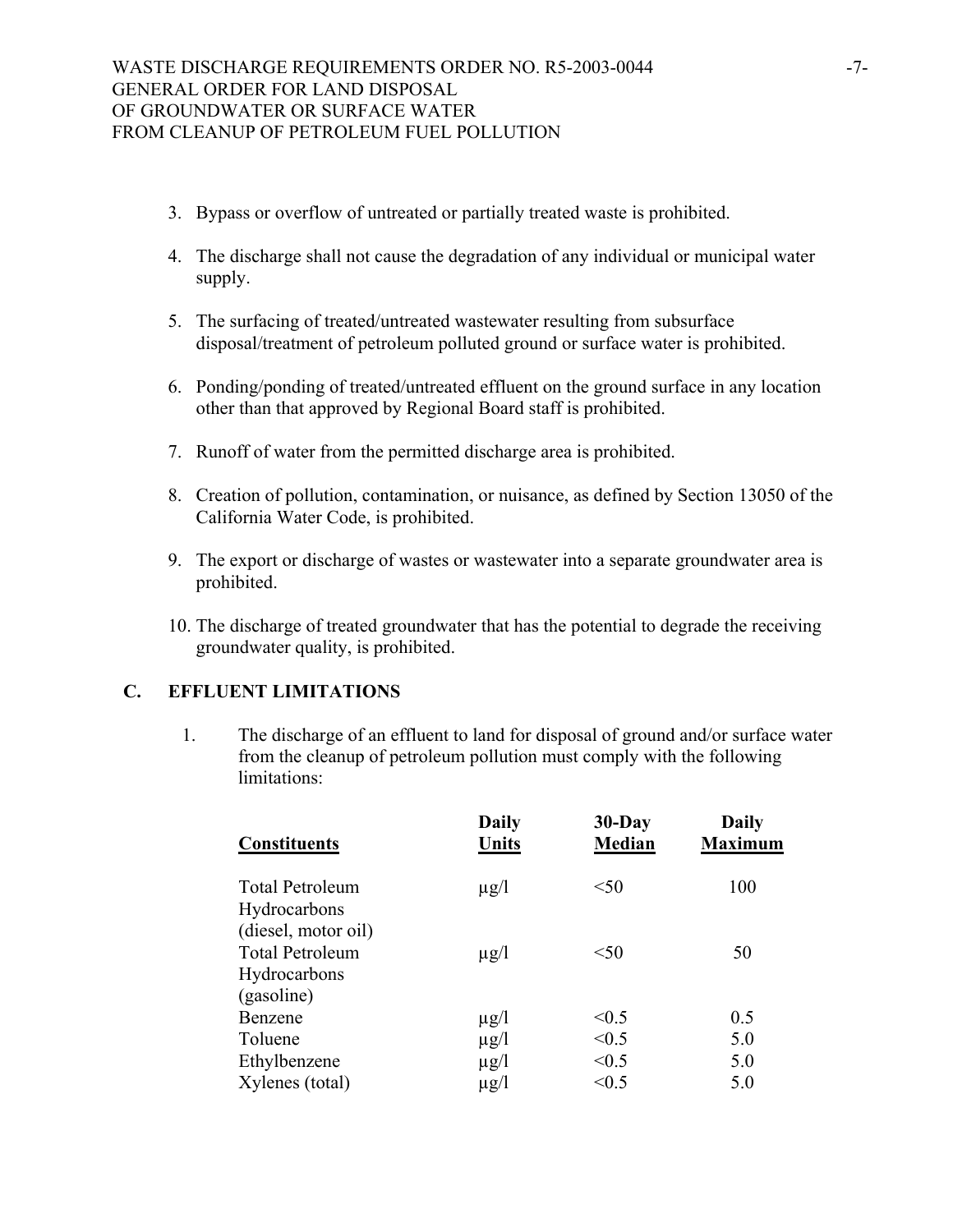## WASTE DISCHARGE REQUIREMENTS ORDER NO. R5-2003-0044 GENERAL ORDER FOR LAND DISPOSAL OF GROUNDWATER OR SURFACE WATER FROM CLEANUP OF PETROLEUM FUEL POLLUTION

| <b>Constituents</b>           | <b>Daily</b><br><b>Units</b> | $30$ -Day<br><b>Median</b>  | <b>Daily</b><br><b>Maximum</b> |
|-------------------------------|------------------------------|-----------------------------|--------------------------------|
| Naphthalene                   | $\mu$ g/l                    | < 5.0                       | 21                             |
| Carcinogenic PAHs*            | $\mu$ g/l                    | < 0.5                       | < 0.5                          |
| MtBE plus other               |                              |                             |                                |
| ether oxygenates**            | $\mu$ g/l                    | < 0.5                       | 5                              |
| <b>Tertiary Butyl Alcohol</b> | $\mu$ g/l                    | $5.0***$                    | $12***$                        |
| Methanol                      | $\mu$ g/l                    | < 50                        | ***                            |
| Ethanol                       | $\mu$ g/l                    | < 5.0                       | ***                            |
| 1,2-Dichloroethane            | $\mu$ g/l                    | < 0.5                       | < 0.5                          |
| $(1,2-DCA)$                   |                              |                             |                                |
| 1,2-Dibromoethane             | $\mu$ g/l                    | < 0.5                       | < 0.5                          |
| (EDB)                         |                              |                             |                                |
| Lead                          | $\mu$ g/l                    | $\mathcal{D}_{\mathcal{A}}$ | $\mathfrak{D}_{\mathfrak{p}}$  |

\_\_\_\_\_\_\_\_\_\_\_\_\_\_\_\_\_\_\_\_\_\_\_\_ \* Polynuclear Aromatic Hydrocarbons; the sum of benzo[a]pyrene, benz[a]anthracene, benzo[b]fluoranthene, benzo[j]fluoranthene, benzo[k]fluoranthene, dibenz[a,j]acridine, dibenz[a,h]acridine, 7H-dibenzo[c,g]carbazole, dibenzo[a,e]pyrene, dibenzo[a,h]pyrene, dibenzo[a,i]pyrene, dibenzo[a,l]pyrene, indenol[1,2,3-c,d]pyrene, 5-methylchrysene, 1-nitropyrene, 4-nitropyrene, 1,6-dinitropyrene, 1,8-dinitropyrene, 6-nitrocrysene, 2-nitrofluorene and chrysene.

- \*\* The limit applies to each individual oxygenate compound.
- \*\*\* Due to current technological and economic dynamics for these constituents, site specific approval will be issued for these constituents. Limitations to be determined by Regional Board staff upon review of each submitted Report of Waste Discharge. Appropriate limitations will be set in the Executive Officer's "Notice of Applicability" letter.
- **Note: 1) Constituent quantitation (or reporting) limits are to be sufficient to identify a violation to the above listed effluent limits and/or those specified in the applicable "Notice of Applicability" issued by the Executive Officer.**
	- **2) All detection and quantitation limits must be reported with the analytical results.**

 **3) Published literature for Total Petroleum Hydrocarbons as gasoline provides a taste and odor threshold of 5 µg/l which is applied to the narrative Taste and Odor objective of the Basin Plan, but detection is 50 µg/l and is controlling.** 

- 2. The discharge of lead must comply with the above listed limitation unless the Discharger can demonstrate that higher concentrations are a result of naturally occurring background concentrations contained in the source water being treated. Background concentrations may be defined by using the methodology described in Title 27 CCR Section 20415.
- 3. The discharge shall not have a pH of less than 6.5 nor greater than 8.5.
- 4. The discharge shall remain within the designated disposal area at all times.

## **D. SOLIDS DISPOSAL**

Collected screenings, sludges, and other solids removed from the treated groundwater, or generated as the result of groundwater treatment, shall be disposed of in a manner that is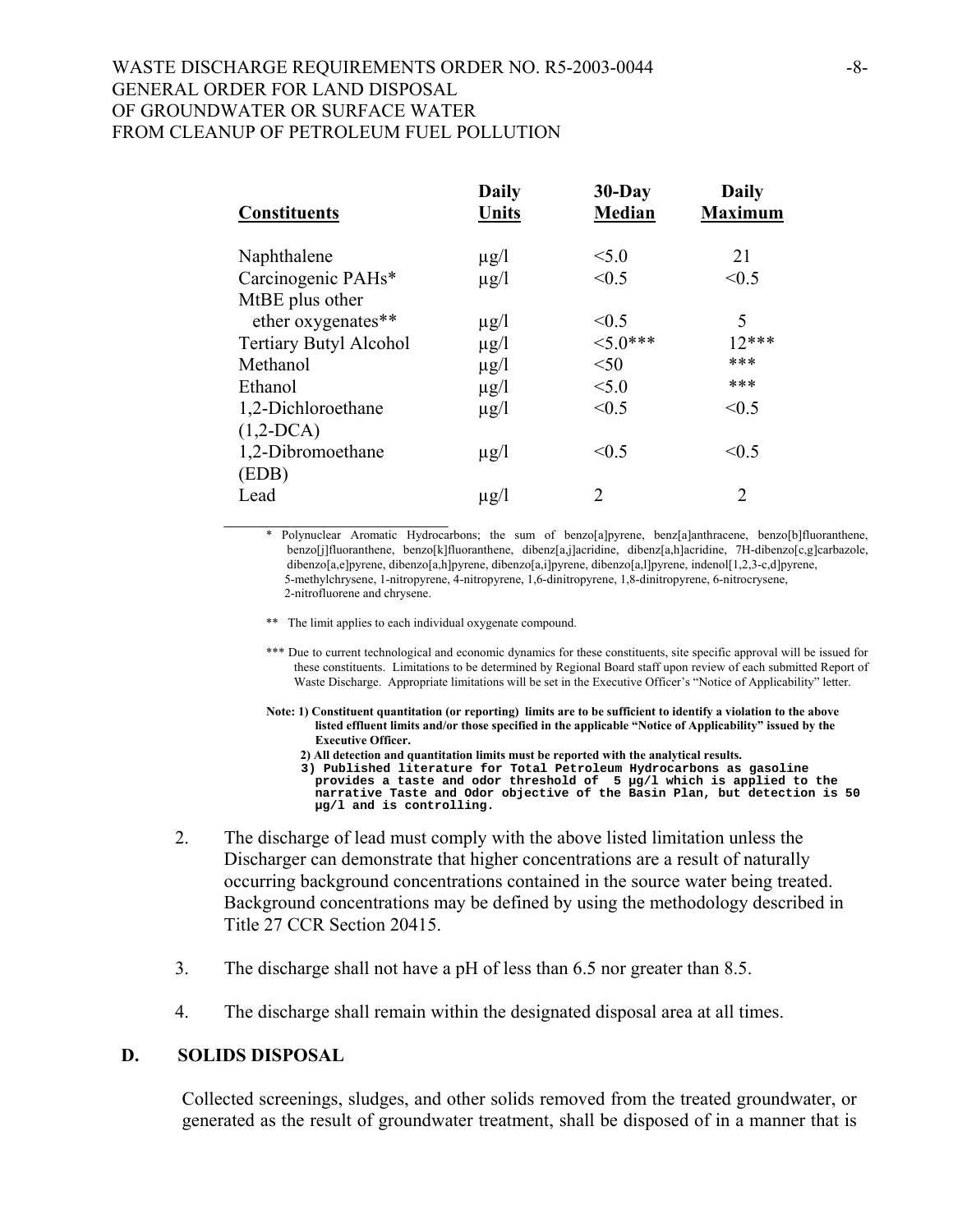consistent with Title 22 CCR Division 2, Subdivision 1 and Division 4.5 and approved by the Executive Officer.

# **E. PROVISIONS**

- 1. Dischargers currently covered by Order 91-25000 are automatically covered under this Order. Coverage under Order No. R5-2003-0044 may be terminated after 180 days from the date of adoption of said Order, unless a new Notice of Applicability (NOA) has been approved by the Executive Officer.
- 2. The Discharger shall comply with the Monitoring and Reporting Program No. R5-2003-0044, in which is a part of this Order.
- 3. The Discharger shall comply with all applicable "Standard Provisions and Reporting Requirements for Waste Discharge Requirements (Waste Discharge to Land from Cleanup of Petroleum Pollution)" included as an attachment of this Order.
- 4. The Discharger may be required to submit technical reports pursuant to California Water Code Section 13267 as directed by the Executive Officer. The technical reports required by this order and the attached "Monitoring and Reporting Program No. R5-2003-0044" are necessary to assure compliance with these waste discharge requirements. These monitoring reports are necessary because existing data and information about the site indicate that waste, petroleum fuel and/or fuel additives such as, but not limited to, benzene, toluene, ethylbenzene, xylene, and MtBE, have been discharged or are being discharged at the property, which is/was owned and/or the UST system operated, formerly owned and/or operated, or leased and/or operated by the Discharger(s) named.
- 5. In the event of any change in control or ownership of land or waste discharge facilities presently owned or controlled by the Discharger, the Discharger shall notify the succeeding owner or operator of the existence of this Order by letter, a copy of which shall be immediately forwarded to the Regional Board.
- 6. This Order does not pre-empt or supersede the authority of local agencies to prohibit, restrict, or control the discharge of groundwater or surface water cleanup wastewater subject to their control.
- 7. When individual waste discharge requirements are issued to a Discharger otherwise subject to this Order, the applicability of this Order to the Discharger is automatically terminated on the effective date of the individual Order.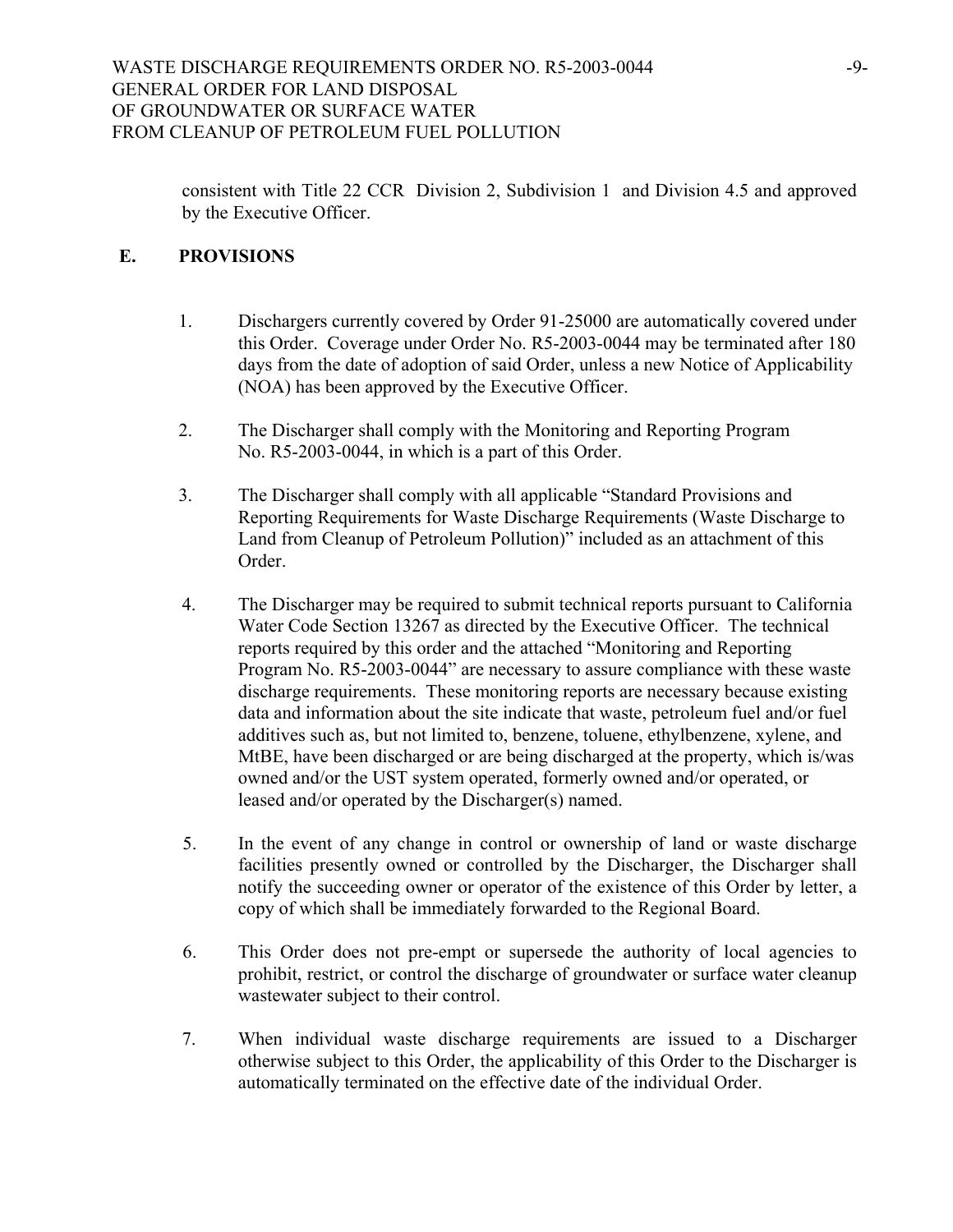- 8. Title 23 CCR Sections 2729 and 2729.1 specify that underground tank owners and/or operators (individually or collectively the Responsible Party) or their agent submit analytical data electronically via the internet to the regulating agencies, using electronically deliverable formats (EDF) designated by the State Water Resources Control Board that are both non-proprietary and available as public domain. All EDF data must be submitted over the internet to the State Water Resources Control Board Geographic Environmental Information Management System database (Geotracker).
- 9. The Discharger shall notify the Regional Board when the cleanup activities covered by these requirements are complete, so that the Notice of Applicability may be withdrawn and the Discharger will no longer be covered by this Order or be responsible for payment of annual fees.

I, THOMAS R. PINKOS, Executive Officer, do hereby certify the foregoing is a full, true, and correct copy of an Order adopted by the California Regional Water Quality Control Board, Central Valley Region, on 14 March 2003.

THOMAS R. PINKOS, Executive Officer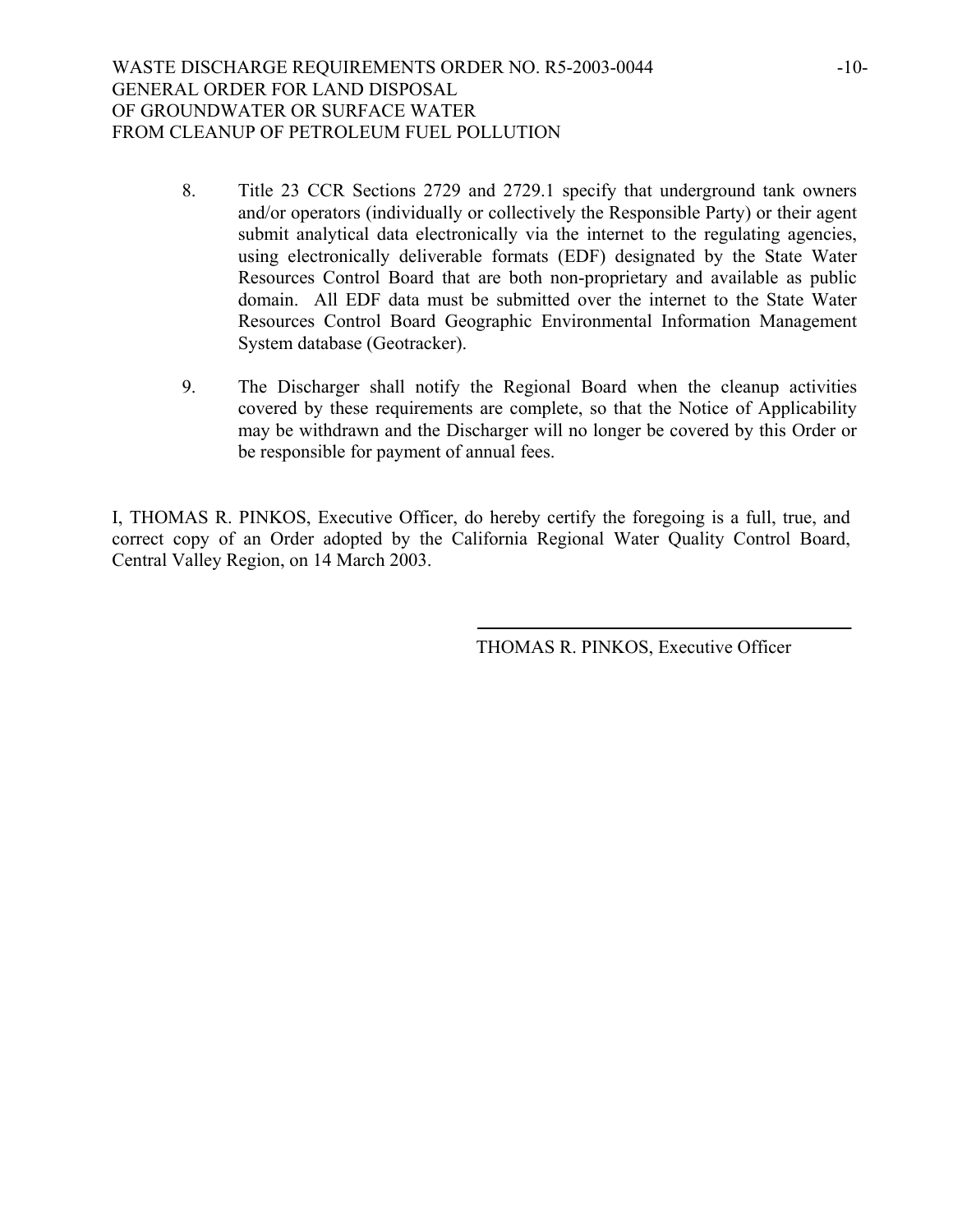# CALIFORNIA REGIONAL WATER QUALITY CONTROL BOARD CENTRAL VALLEY REGION

#### ORDER NO. R5-2003-0044

## **ATTACHMENT A**

# TO GENERAL ORDER FOR LAND DISPOSAL OF GROUNDWATER AND SURFACE WATER FROM CLEANUP OF PETROLEUM FUEL POLLUTION

## **APPLICATION REQUIREMENTS**

A Report of Waste Discharge (Form 200 plus supplemental information) and filing fee must be submitted to the Regional Water Quality Control Board, Central Valley Region (Regional Board) for each proposed discharge. The Report of Waste Discharge shall be prepared by or under the direction of a California Registered Civil Engineer, Registered Geologist, or Certified Engineering Geologist and shall provide at least the following information or, if a Problem Assessment Report (or functional equivalent) has been approved, it may be submitted. Additional data may be requested for specific sites.

## **A. Wastewater treatment system and characteristics**

- 1. Description of event(s), which caused the waste to be discharged to groundwater pollution, including type and source of the waste constituents and date(s) when the discharge occurred and was discovered.
- 2. Narrative and schematic descriptions of the proposed extraction, treatment, and disposal systems. The designated disposal area must be shown on a map with an accuracy of plus or minus two feet. If the proposed treatment system uses activated carbon, submit an estimate of the breakthrough time for each carbon treatment unit.
- 3. Any water supply well, and surface waters, within 0.5 miles of the site shall be identified on a map.
- 4. A map showing the location of the facility, plume, extraction well(s), monitoring wells, treatment system, disposal facilities and site boundaries.
- 5. The anticipated average and maximum flows from the treatment system.
- 6. An operation plan describing general operations and maintenance procedures, process controls, monitoring and pumping rates.
- 7. Representative data for the following analyses of the groundwater that will be treated and discharged: (note: required quantitation (or reporting) limits are found in Part C.1 of this Order).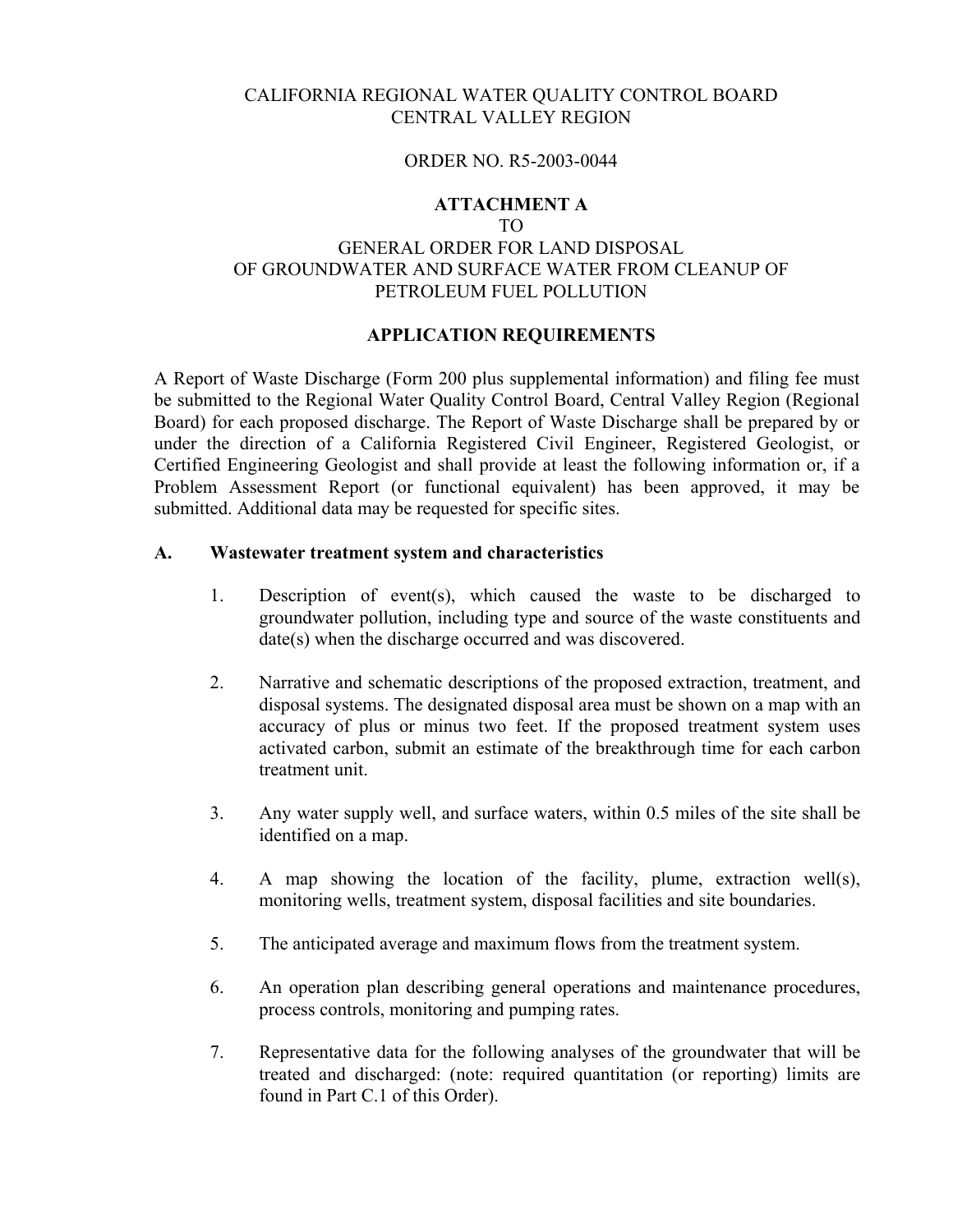- a. Volatile organic constituents (EPA Method 8021B or 8260B).
- b. Total Petroleum Hydrocarbons in the Gasoline and Diesel ranges (EPA Method 8015B/5030 and 8015B/3510). Additional or alternative TPH analyses may be required if the suspected pollutants contain hydrocarbon fractions outside the range of these tests.
- c. Lead, soluble lead or tetraethyl lead (Graphite Furnace AA or equivalent).
- d. Chlorinated pesticides (EPA Method 8081A).
- e. General mineral analysis, including electrical conductivity, total dissolved solids, chloride, sulfate, nitrate and pH.
- f. Polynuclear Aromatic Hydrocarbons (EPA Method 8310).
- g. Fuel oxygenates (EPA Method 8260B).

## **B. Site hydrogeology**

- 1. Depth to groundwater, including seasonal variations, if known.
- 2. Direction and gradient of groundwater flow, if known.
- 3. Vertical and lateral extent of water quality degradation and pollution, if known, including details on the location, construction, and analytical results from groundwater monitoring wells used to define the plume. (Note: satisfactory plume definition, to be determined by Regional Board staff, must be completed as a condition for compliance with this Order) Also, describe other contaminant source areas or plumes that may be affected by the proposed extraction and discharge.
- 4. A statement on the potential impact of the wastewater discharge on the containment and rate of movement of the groundwater plume.
- 5. Effects of the extraction system on the groundwater gradient and the plume.
- 6. An estimate of the anticipated length the time extraction will be needed.
- 7. Describe water users; upgradient, downgradient or crossgradient; who could be affected by the extraction of groundwater or the disposal of treated groundwater.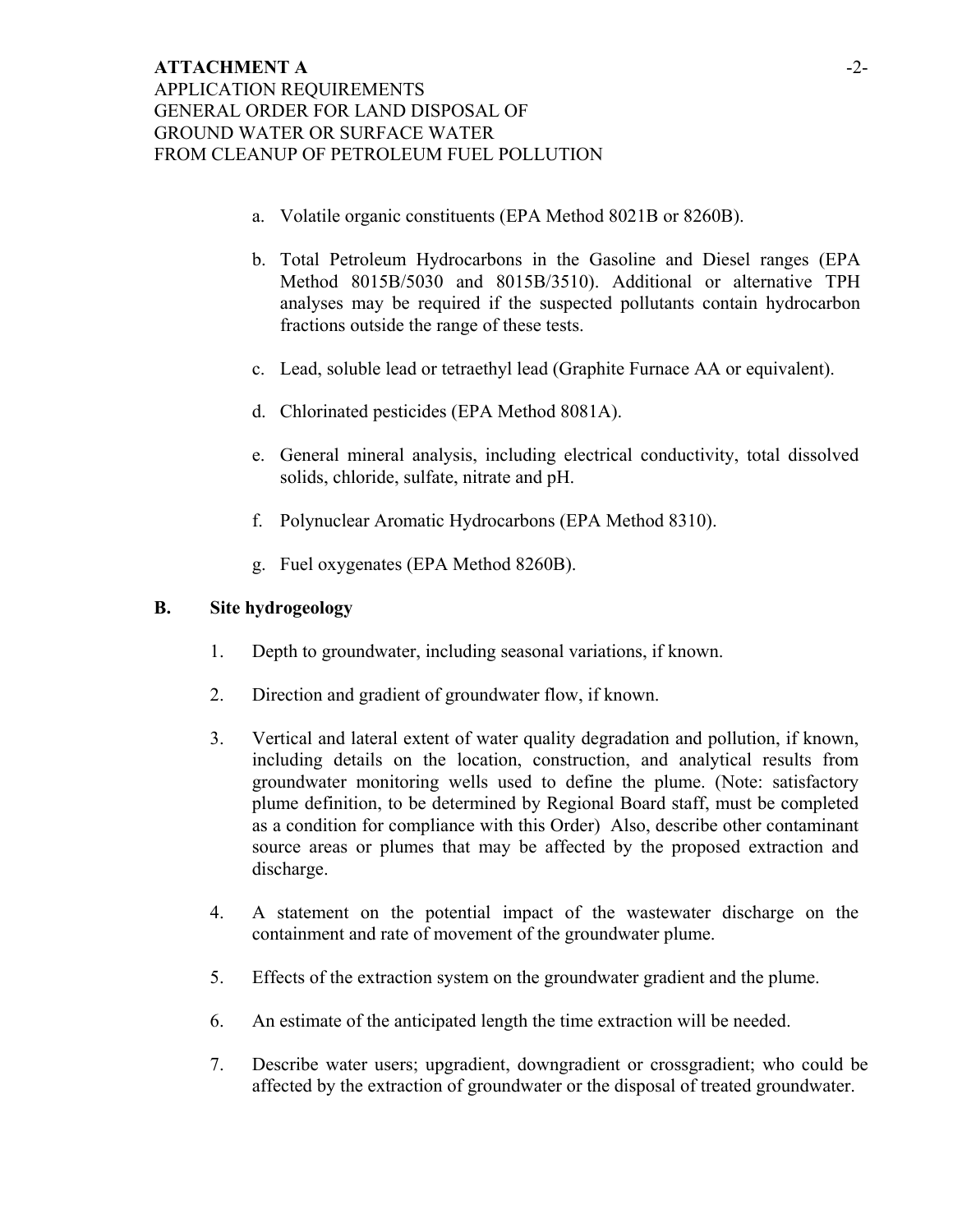# **ATTACHMENT A**  APPLICATION REQUIREMENTS GENERAL ORDER FOR LAND DISPOSAL OF GROUND WATER OR SURFACE WATER FROM CLEANUP OF PETROLEUM FUEL POLLUTION

8. For surface disposal, provide design data that demonstrates that soils are capable of absorbing the proposed discharge, or in the case of injection, provide design data to demonstrate that hydrologic characteristics of the receiving formation are such that discharged waters will be accepted without causing adverse effects such as hydrofracturing or formation plugging.

## **C. Groundwater Monitoring Program**

Discharger shall submit a groundwater monitoring program, which is to assess the nature and extent of the groundwater plume, the effectiveness of remediation activities, and the effect of the discharge. The proposed groundwater monitoring program shall be included with the Report of Waste Discharge.

#### **D. Antidegradation Analysis**

The applicant shall submit a report that compares the water quality of the receiving groundwater to the applied, or injected water. If significant degradation is proposed the Regional Board may require individual waste discharge requirements.

#### **E. Public Notice Requirements**

- 1. The applicant shall submit to the Regional Board a list of names and mailing addresses of nearby residents, including all adjacent property owners and all residents within a 500-foot radius of the treatment system and discharge location.
- 2. The applicant shall send letters, in an approved format, to each of the above interested parties listed in E.1. above, the local County Health Department and the California Department of Fish and Game describing the proposed project and including the following information:
	- a) Describe the cleanup project and the involved chemicals of concern,
	- b) Location of treatment system and discharge (both narrative and on map),
	- c) Explain permit application and project implementation time schedule,
	- d) Describe permit discharge limits and monitoring program,
	- e) State in letter that interested parties have two weeks from date of letter to submit comments to Regional Board office.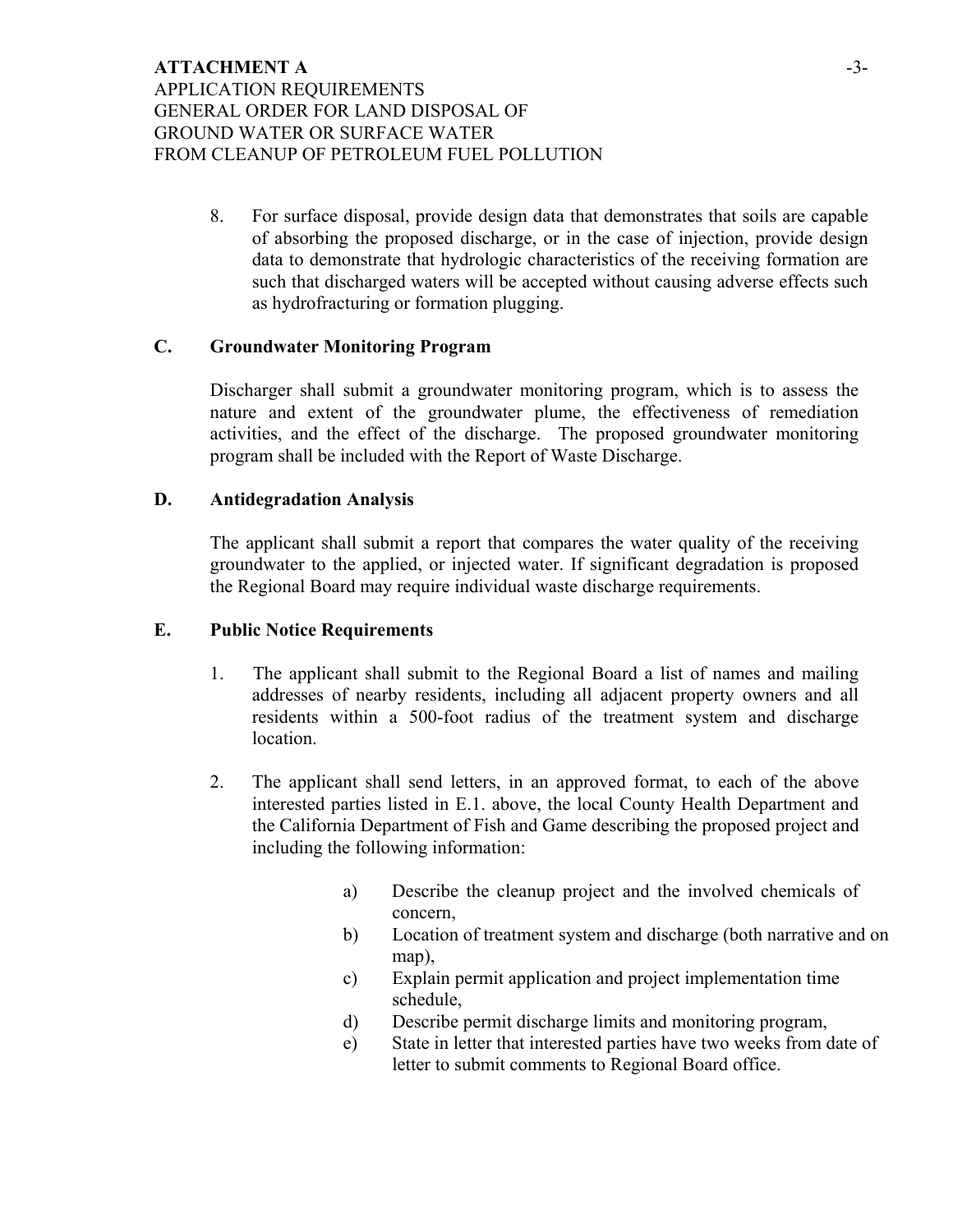3. The applicant shall submit to the Regional Board a copy of the "Public Notification Letter" described in E.2. above and shall submit a certification on who was sent a copy of the letter.

### **F. Filing Fee Requirement**

The category of discharges applicable for coverage by this Order have been determined to have a Threat To Water Quality (TTWQ) and Complexity (CPLX) of 3B as defined in California Code of Regulations Title 23, Division 3, Chapter 9, Section 2200 (CCR). All permitted discharges covered under this Order are subject to the filing fee, and applicable annual fees, as set forth in the annual fee schedule contained in Section 2200 of the CCR at the time of Report of Waste Discharge submittal or as modified by regulation changes prior to and/or following discharge coverage by this Order.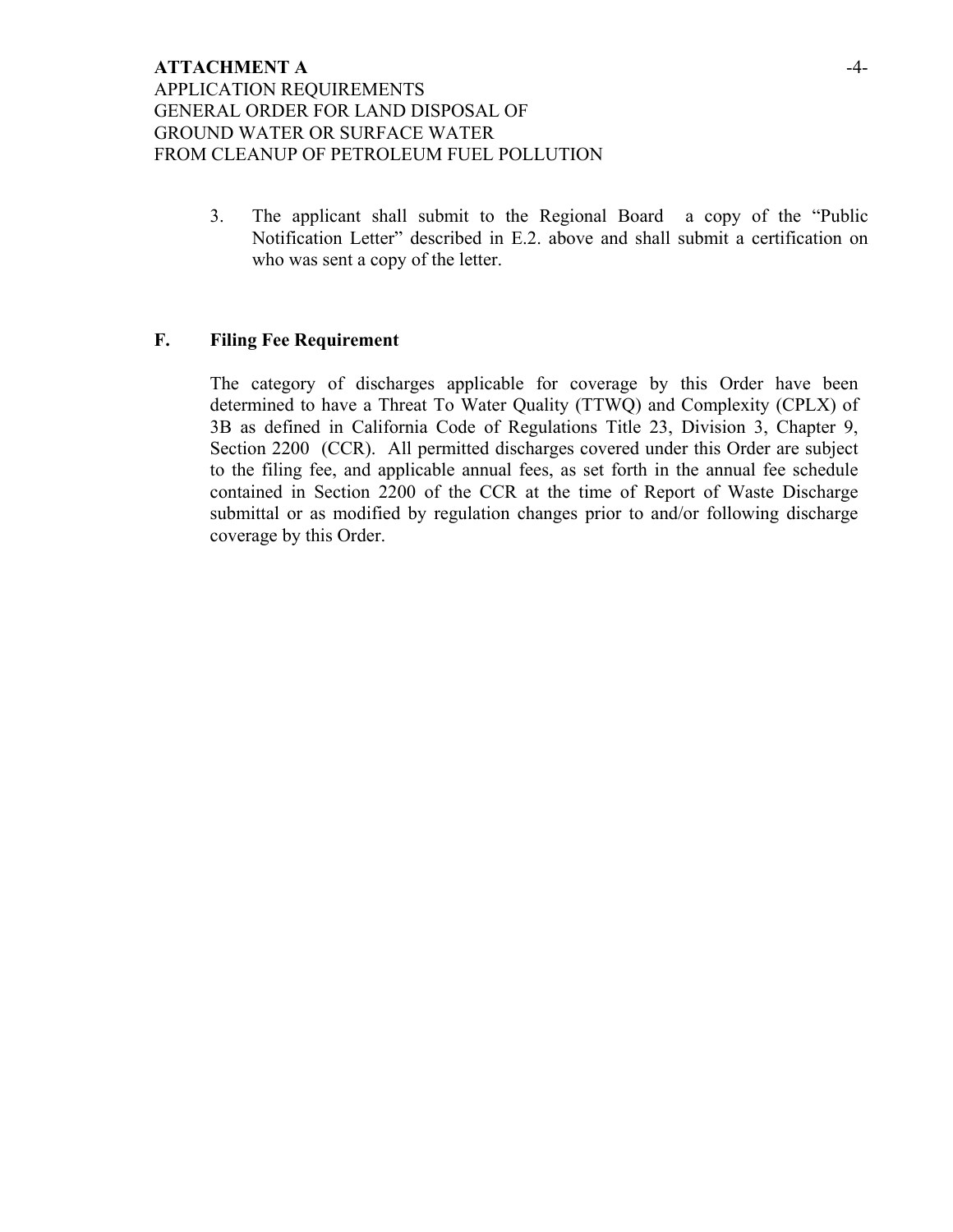# CALIFORNIA REGIONAL WATER QUALITY CONTROL BOARD CENTRAL VALLEY REGION

# MONITORING AND REPORTING PROGRAM FOR ORDER NO. R5-2003-0044 GENERAL ORDER FOR LAND DISPOSAL OF GROUNDWATER AND SURFACE WATER FROM CLEANUP OF PETROLEUM FUEL POLLUTION

The Discharger shall maintain water quality monitoring systems that are appropriate for detection and corrective action monitoring. Failure to comply with this Program constitutes non-compliance with the Waste Discharge Requirements and with the California Water Code, which can result in the imposition of civil monetary liability. Detection level requirements are noted in Ordered C.1 and acceptable analysis methods are described in Finding 17 of the Waste Discharge Requirements. Influent and effluent samples shall be taken concurrently to demonstrate the effectiveness of the treatment system.

The Discharger shall comply with the electronic data submittals required by Provisions E.8 of this Order for influent, effluent, routine and special monitoring, and grab sample analyses. The electronic data submittal is to occur within three working days of the hard copy document submittal.

# **INFLUENT MONITORING**

Influent samples shall be collected after the last connection before the wastes enter the treatment process. Influent samples should be representative of the volume and nature of the influent. Time of collection of a grab sample shall be recorded. The following shall constitute the influent monitoring program:

| <b>Constituents</b>                                                                          | Units     | <b>Sample</b> | <b>Frequency</b> |
|----------------------------------------------------------------------------------------------|-----------|---------------|------------------|
| <b>Total Petroleum Hydrocarbons</b><br>(Gasoline, diesel, motor oil,<br>etc., as applicable) | $\mu$ g/l | Grab          | Monthly          |
| Benzene                                                                                      | $\mu$ g/l | Grab          | Monthly          |
| Toluene                                                                                      | $\mu$ g/l | Grab          | Monthly          |
| Ethylbenzene                                                                                 | $\mu$ g/l | Grab          | Monthly          |
| Xylenes (total)                                                                              | $\mu$ g/l | Grab          | Monthly          |
| Methyl tertiary-Butyl Ether (MtBE)                                                           | $\mu$ g/l | Grab          | Monthly**        |
| Lead $(total)*$                                                                              | $\mu$ g/l | Grab          | Monthly          |
| Lead (organic)                                                                               | $\mu$ g/l | Grab          | Monthly          |
| Methanol                                                                                     | $\mu$ g/l | Grab          | Monthly**        |
| Ethanol                                                                                      | $\mu$ g/l | Grab          | Monthly**        |
| Tertiary Butyl Alcohol (TBA)                                                                 | $\mu$ g/l | Grab          | Monthly**        |
| Di-isopropyl Ether (DIPE)                                                                    | $\mu$ g/l | Grab          | Monthly**        |
| Ethyl Tertiary Butyl Ether (ETBE)                                                            | $\mu$ g/l | Grab          | Monthly**        |
| Tertiary Amyl Methyl Ether<br>(TAME)                                                         | $\mu$ g/l | Grab          | Monthly**        |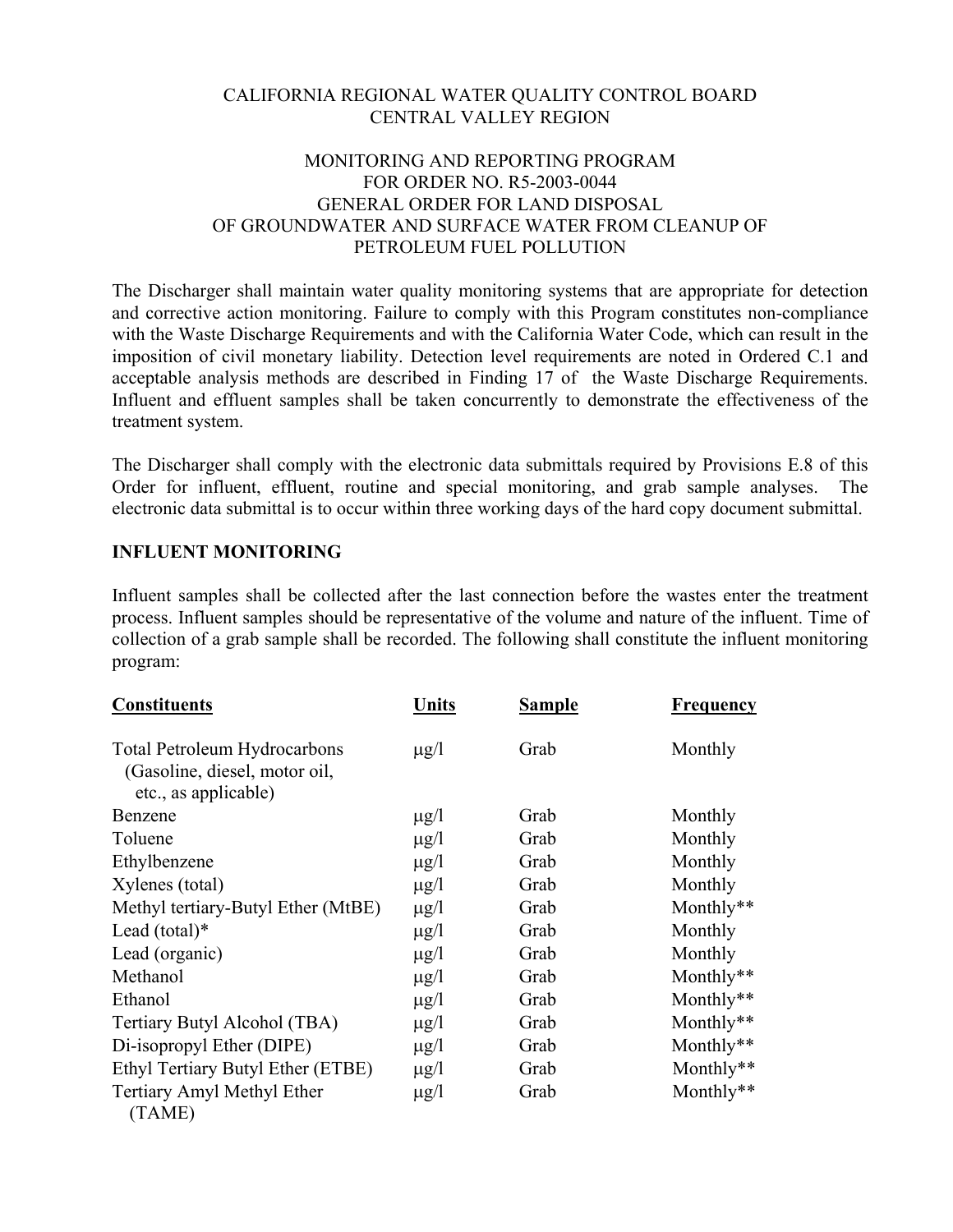\_\_\_\_\_\_\_\_\_\_\_\_\_\_\_\_\_\_\_\_\_\_\_\_\_\_\_\_\_\_\_\_\_\_\_\_\_\_\_\_\_\_\_

| <b>Constituents</b>          | <b>Units</b> | <b>Sample</b> | Frequency |
|------------------------------|--------------|---------------|-----------|
| 1,2-Dichloroethane (1,2-DCA) | $\mu$ g/l    | Grab          | Monthly** |
| 1,2-Dibromoethane (EDB)      | $\mu$ g/l    | Grab          | Monthly** |
| Naphthalene                  | $\mu$ g/l    | Grab          | Monthly** |
| Polynuclear Aromatic         | $\mu$ g/l    | Grab          | Monthly** |
| Hydrocarbons***              |              |               |           |

 $\overline{\text{F}}$  If lead is not detected in the first 2 sampling events, then testing may be discontinued thereafter, upon approval by Regional Board staff.

- \*\* Influent samples shall be taken in conjunction with effluent samples. If three consecutive monthly sampling events result in a constituent having a non-detectable concentration, at appropriate detection limits, and the constituent is not present in the groundwater, or surface water being treated, then the sampling frequency shall be reduced to annually for that constituent. Required detection limits are described in Ordered C.1 of this Order.
- \*\*\* Polynuclear Aromatic Hydrocarbons; the sum of benzo[a]pyrene, benz[a]anthracene, benzo[b]fluoranthene, benzo[j]fluoranthene, benzo[k]fluoranthene, dibenz[a,j]acridine, dibenz[a,h]acridine, 7H-dibenzo[c,g]carbazole, dibenzo[a,e]pyrene, dibenzo[a,h]pyrene, dibenzo[a,i]pyrene, dibenzo[a,l]pyrene, indenol[1,2,3-c,d]pyrene, 5-methylchrysene, 1-nitropyrene, 4nitropyrene, 1,6-dinitropyrene, 1,8-dinitropyrene, 6-nitrocrysene, 2-nitrofluorene and chrysene.

## **EFFLUENT MONITORING**

Effluent samples shall be collected downstream from the last connection through which wastes can be admitted into the discharge. Effluent samples should be representative of the volume and nature of the discharge. Time of collection of a grab sample shall be recorded. The following shall constitute the effluent monitoring program:

| <b>Constituents</b>                                                  | <b>Units</b>  | <b>Type of</b><br><b>Sample</b> | Frequency    |
|----------------------------------------------------------------------|---------------|---------------------------------|--------------|
| Flow                                                                 | mgd           | continuous                      | Monthly      |
| Specific Conductivity                                                | $\mu$ mhos/cm | Grab                            | Monthly      |
| pH                                                                   | pH units      | Grab                            | Monthly      |
| <b>Total Dissolved Solids</b>                                        | mg/l          | Grab                            | Monthly      |
| <b>Total Petroleum Hydrocarbons</b><br>(Gasoline, diesel, motor oil) | $\mu$ g/l     | Grab                            | Monthly**    |
| Benzene                                                              | $\mu$ g/l     | Grab                            | Monthly $**$ |
| Toluene                                                              | $\mu$ g/l     | Grab                            | Monthly**    |
| Ethylbenzene                                                         | $\mu$ g/l     | Grab                            | Monthly**    |
| Xylenes (total)                                                      | $\mu$ g/l     | Grab                            | Monthly**    |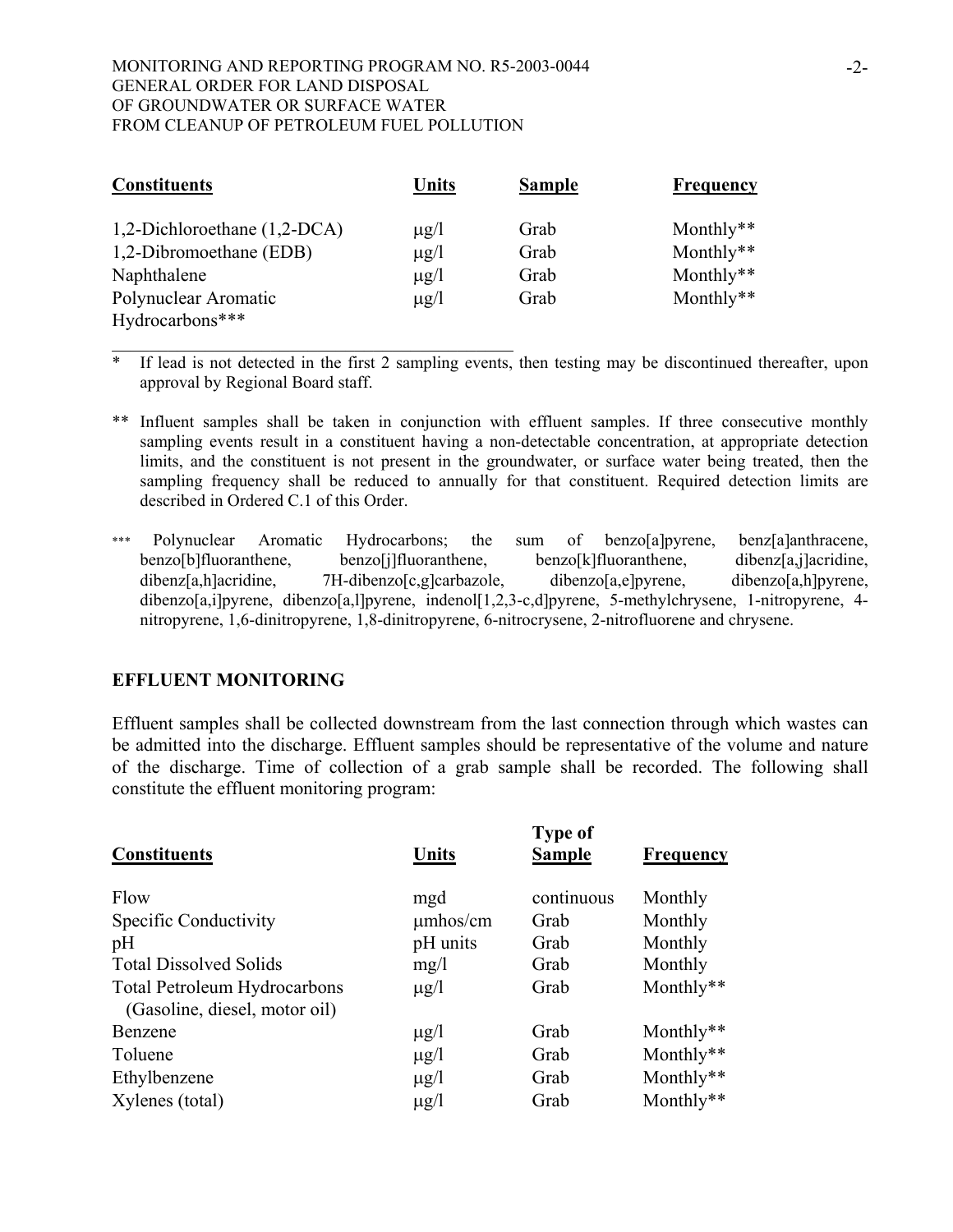| <b>Constituents</b>                  | Units     | <b>Type of</b><br><b>Sample</b> | <b>Frequency</b> |
|--------------------------------------|-----------|---------------------------------|------------------|
| <b>MtBE</b>                          | $\mu$ g/l | Grab                            | Monthly**        |
| Lead $(total)*$                      | $\mu$ g/l | Grab                            | Monthly**        |
| Lead (organic)                       | $\mu$ g/l | Grab                            | Monthly**        |
| Methanol                             | $\mu$ g/l | Grab                            | Monthly**        |
| Ethanol                              | $\mu$ g/l | Grab                            | Monthly**        |
| Tertiary Butyl Alcohol (TBA)         | $\mu$ g/l | Grab                            | Monthly**        |
| Di-isopropyl Ether (DIPE)            | $\mu$ g/l | Grab                            | Monthly**        |
| Ethyl Tertiary Butyl Ether (ETBE)    | $\mu$ g/l | Grab                            | Monthly**        |
| Tertiary Amyl Methyl Ether<br>(TAME) | $\mu$ g/l | Grab                            | Monthly**        |
| 1,2-Dichloroethane (1,2-DCA)         | $\mu$ g/l | Grab                            | Monthly $**$     |
| 1,2-Dibromoethane (EDB)              | $\mu$ g/l | Grab                            | Monthly**        |
| Naphthalene                          | $\mu$ g/l | Grab                            | Monthly**        |
| Polynuclear Aromatic Hydrocarbons    | $\mu$ g/l | Grab                            | Monthly**        |

If lead is not detected in the first 2 sampling events, then testing may be discontinued thereafter, upon approval by Regional Board staff.

\*\* 1) Analyses shall be conducted weekly for four consecutive weeks following initial discharge from the treatment system. 2) If any sample shows detectable TPH, benzene, toluene, ethylbenzene, xylenes, Naphthalene, 1,2-Dichloroethane, 1,2-Dibromoethane, Polynuclear Aromatic Hydrocarbons, MtBE or other oxygenates, the Discharger shall immediately evaluate the treatment system, resample within three days of laboratory notification and reanalyze the effluent for the detected constituent(s), and shall continue sampling the effluent on a weekly basis until the constituent(s) concentrations are below permitted levels. Once four consecutive weeks are below permitted levels, monthly sampling may be initiated. 3) If a detectable concentration is determined to be present in wastewater, the frequency will revert back to weekly. 4) If a constituent is not present in the influent sample, then the testing for that constituent may be discontinued, upon approval by Regional Board staff, until detected in the influent. Appropriate quantitation (or reporting) limits are described in Part C.1 of this Order.

## **GROUNDWATER MONITORING**

The groundwater monitoring program submitted with the Report of Waste Discharge and approved by the Executive Officer, shall constitute the groundwater monitoring program.

Prior to construction, plans and specifications for groundwater monitoring wells and/or extraction wells shall be submitted to the Regional Board staff for review and approval.

Quarterly reports are required in Section 2652(d) of the Underground Tank Regulation, Chapter 16, Division 3, Title 23, of the California Code of Regulations. Recommended reporting formats are included in the Tri-Regional Recommendations and Appendix A. Groundwater monitoring results,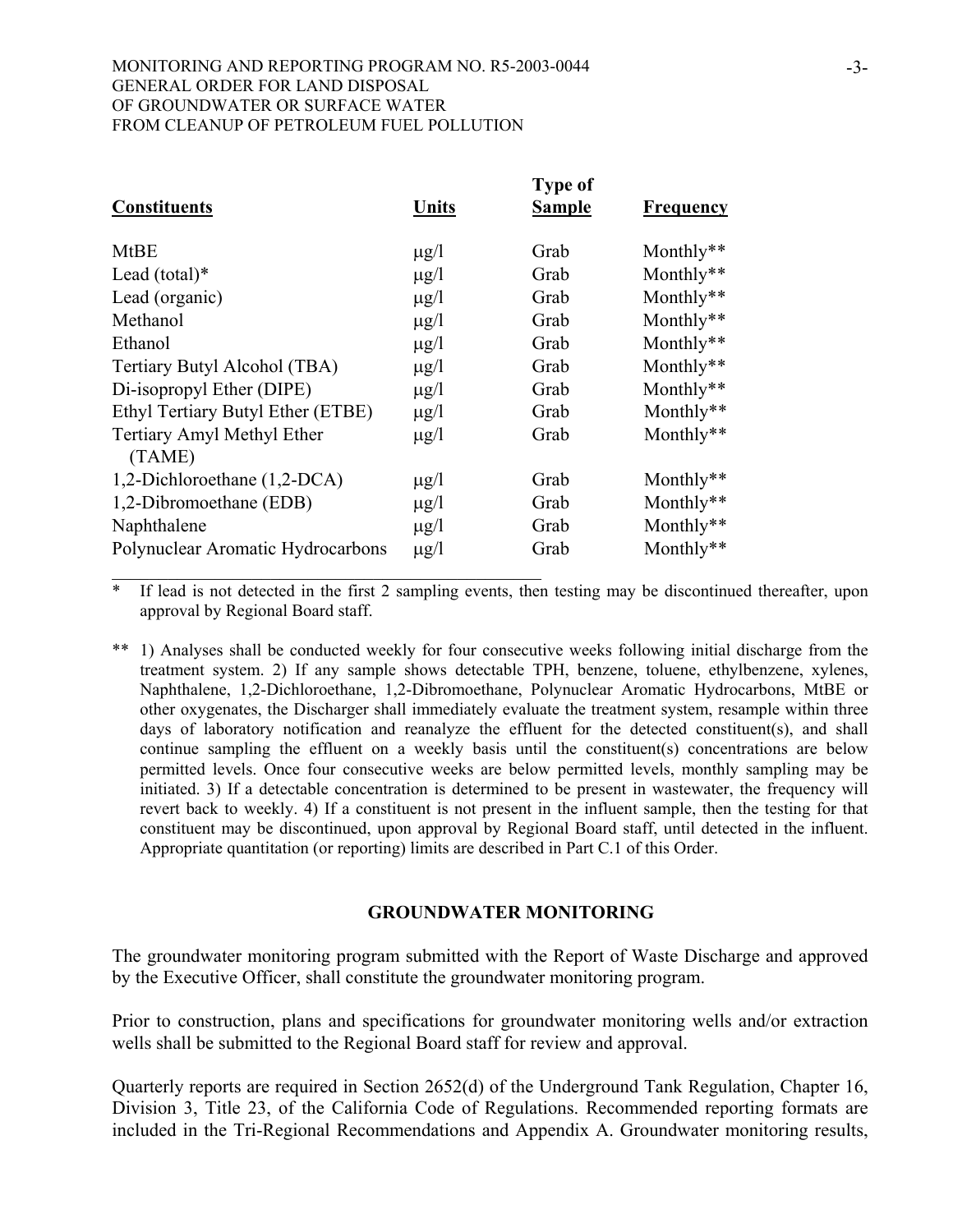volumes of extracted groundwater and product, gradient maps, remediation system operational information, and recommendations/conclusions must be included. All monthly information obtained during the calender quarter is to be included in the respective quarterly report.

# **REPORTING**

Annually, **by 30 January,** the Discharger shall submit to the Regional Board a report evaluating the effectiveness and progress of the groundwater cleanup, including at a minimum: both tabular and graphical summaries of the monitoring data obtained during the previous year; trends in the concentrations of the pollutants in groundwater monitoring wells; whether the contaminant plume is being captured by the extraction system or is continuing to spread; plans for improvements to the groundwater monitoring, extraction or treatment system; status of any other cleanup activities such as soil excavation or soil venting systems; and the anticipated date for completion of cleanup activities. The annual report shall also include the reasons for and durations of all interruptions in the operation of the treatment systems.

Quarterly monitoring reports shall be submitted to the Regional Board by the 30th day of the month following the end of the calendar quarter.

In reporting the monitoring data, the Discharger shall arrange the data in tabular format so that the date, the constituents, and the concentrations are readily discernible. The data shall be summarized in such a manner to illustrate clearly the compliance with Waste Discharge Requirements. Monitoring Reports will also include an evaluation of the ground water cleanup progress, trends, monitoring well analyses and plume containment. If this evaluation is already submitted to the Regional Board in a separate groundwater monitoring report, then the Discharger may reference the date and title of the most recent report in lieu of including it with the monitoring report required under this Order. In addition, the Discharger shall discuss the compliance record and the corrective actions taken or planned, which may be needed to bring the discharge into full compliance with Waste Discharge Requirements.

The results of any monitoring done more frequently than required at the locations specified in the Monitoring and Reporting Program shall be reported to the Regional Board.

The results of all monitoring done shall report:

- 1. a concentration, if the result is above the analytical quantitation limit,
- 2. "trace", if the result is below the analytical quantitation limit but above the detection limit,
- 3. "ND", if the result is below the detection limit, and
- 4. a discussion regarding all peaks displayed, whether a fuel petroleum fuel component or not.

(Note: The detection limit is the minimum concentration of a substance that can be measured and reported with 99 percent confidence that the true value is greater than zero. The quantitation limit is the lowest level that can be reliably achieved within the specific limits of precision and accuracy during routine laboratory operating conditions.)

The Discharger shall implement the above monitoring program immediately upon the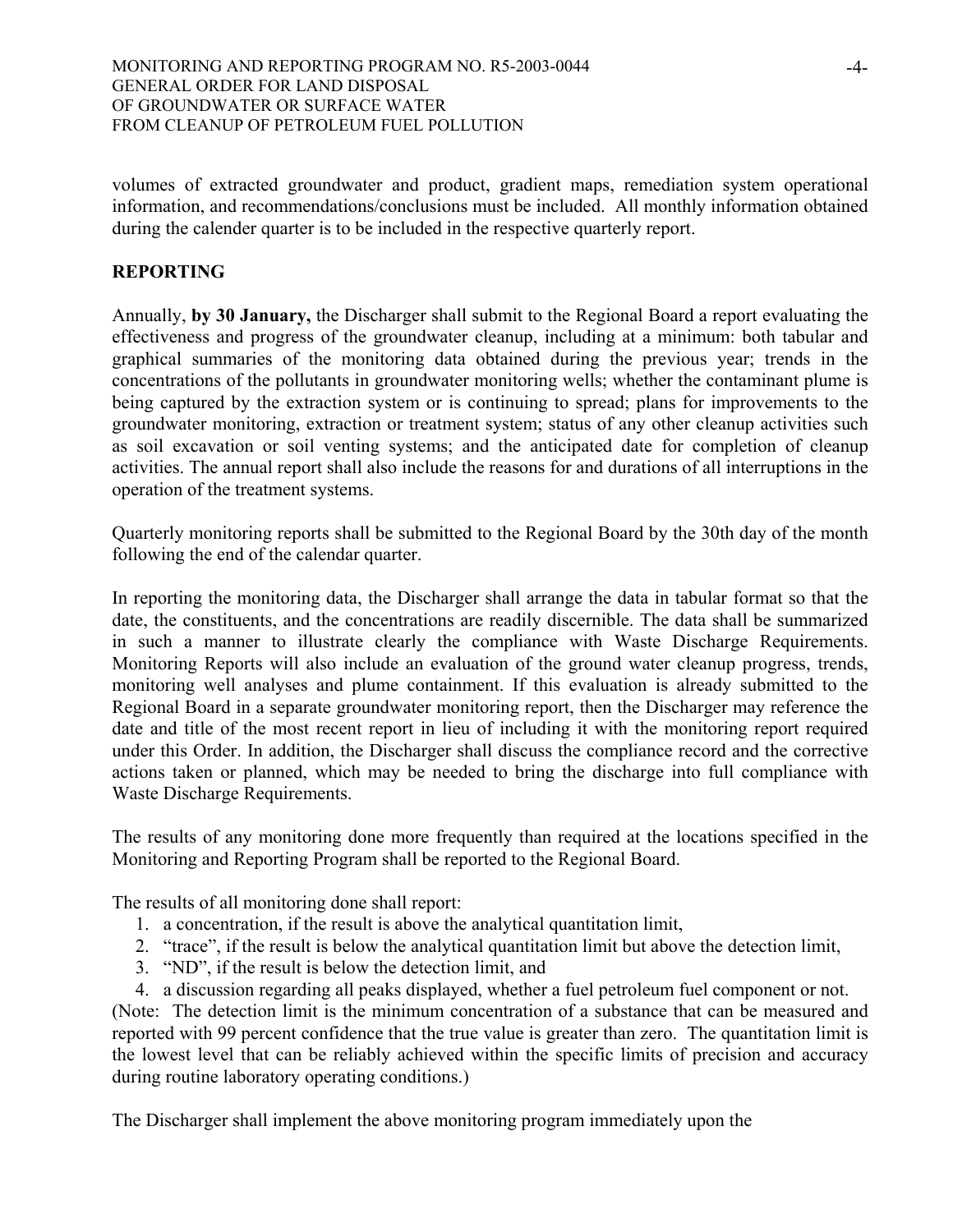commencement of the initial discharge covered by this Order.

This Monitoring and Reporting Program may be modified by the Executive Officer for individual discharges.

 $\mathcal{L}_\mathcal{L} = \{ \mathcal{L}_\mathcal{L} \mid \mathcal{L}_\mathcal{L} \in \mathcal{L}_\mathcal{L} \}$ 

 $\mathcal{L}_\text{max}$  and  $\mathcal{L}_\text{max}$  and  $\mathcal{L}_\text{max}$  and  $\mathcal{L}_\text{max}$  and  $\mathcal{L}_\text{max}$ 

Ordered by:

THOMAS R. PINKOS, Executive Officer

(Date)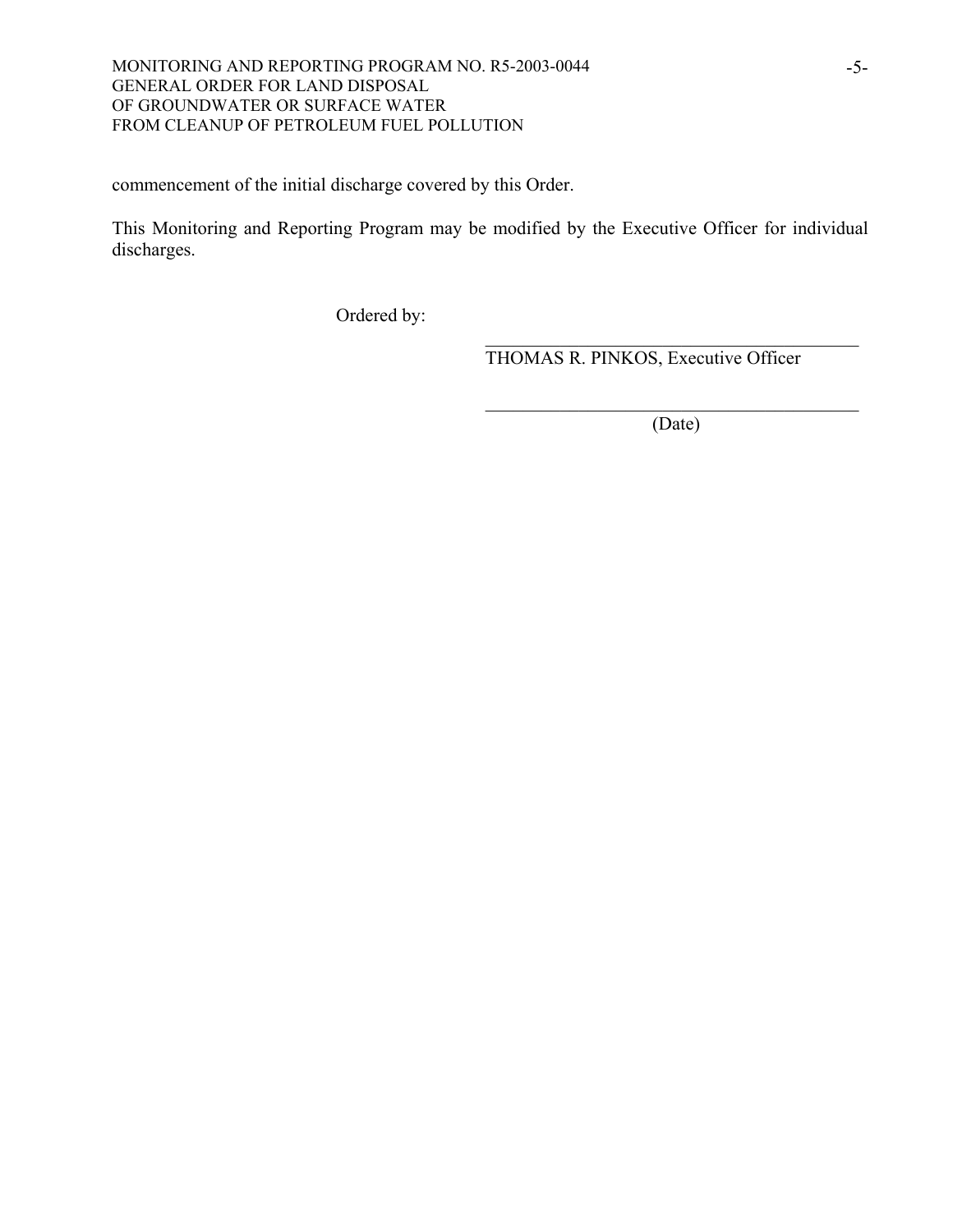#### INFORMATION SHEET

## ORDER NO. R5-2003-0044 GENERAL ORDER FOR LAND DISPOSAL OF GROUNDWATER OR SURFACE WATER FROM CLEANUP OF PETROLEUM FUEL POLLUTION

This Order is proposed to serve as general Waste Discharge Requirements for the discharge to land for disposal of groundwater or surface water produced during the investigation and cleanup of groundwater or surface water polluted with petroleum fuels such as, but not limited to, gasoline, diesel, and heavier fuel oils. The wastewater may be discharged to ponds, infiltration basins, spray disposal areas, subsurface infiltration, but not to surface waters. The treatment and discharge of groundwaters polluted with other chemicals, such as industrial solvents or pesticides, will not be covered by this Order. This Order will not cover: 1) Treated wastewaters discharged to municipal wastewater collection systems (which do not need waste discharge requirements from the Regional Board), and 2) waste discharges to surface waters and surface water drainage courses (which require an NPDES Permit adopted by the Regional Board).

Petroleum fuel constituents and additives in groundwater and/or surface water pose a threat or cause impact to existing and potential beneficial uses of groundwater. The number of proposed and ongoing groundwater cleanups of fuel constituents is increasing. The primary constituents of concern with petroleum products include, but are not limited to: total petroleum hydrocarbons in the gasoline, diesel and heavier ranges, and include individual compounds such as: benzene, toluene, ethylbenzene, xylenes and polynuclear aromatic hydrocarbons: and fuel additives such as methyl tertiary butyl ether (MtBE); and organic lead. In addition, other fuel oxygenates and additives such as methanol, ethanol, Tertiary Butyl Alcohol (TBA), Di-isopropyl Ether (DIPE), Ethyl Tertiary Butyl Ether (ETBE), Tertiary Amyl Methyl Ether (TAME), and other compounds may also be of concern. Existing wastewater treatment technology is capable of dependably removing these constituents to concentrations that are generally non-detectable by current analytical technology, but can be costly. Fuel oxygenates, such as MTBE and TBA, have become a more recent concern and can also be removed using the same wastewater treatment technology, although they are more difficult to remove, than other fuel components, and may require larger systems and longer remedial duration. The Department of Health Services secondary drinking water standard for MtBE is 5.0  $\mu$ g/L (ppb), based on the taste and odor threshold. And the TBA concentration of 12 µg/L is the California Drinking Water Action level. The taste and odor threshold for DIPE has been published in the literature as 0.8 µg/L.

Wastewater from a groundwater or surface water cleanup may include: treated water which had been impacted with fuel constituents; non-impacted water pumped from beneath a layer of free product in order to establish a cone of depression to aid in the containment and extraction of the free product; extracted water from short and long term pump tests; well development water; and purge water prior to well sampling. These wastewaters may be produced and treated on a continuous or batch basis. Treated wastewater may be disposed of by subsurface injection, subsurface infiltration, surface infiltration, evaporation, land spreading, spray disposal, reclamation for irrigation of landscape or selected crops, or for industrial process reuse.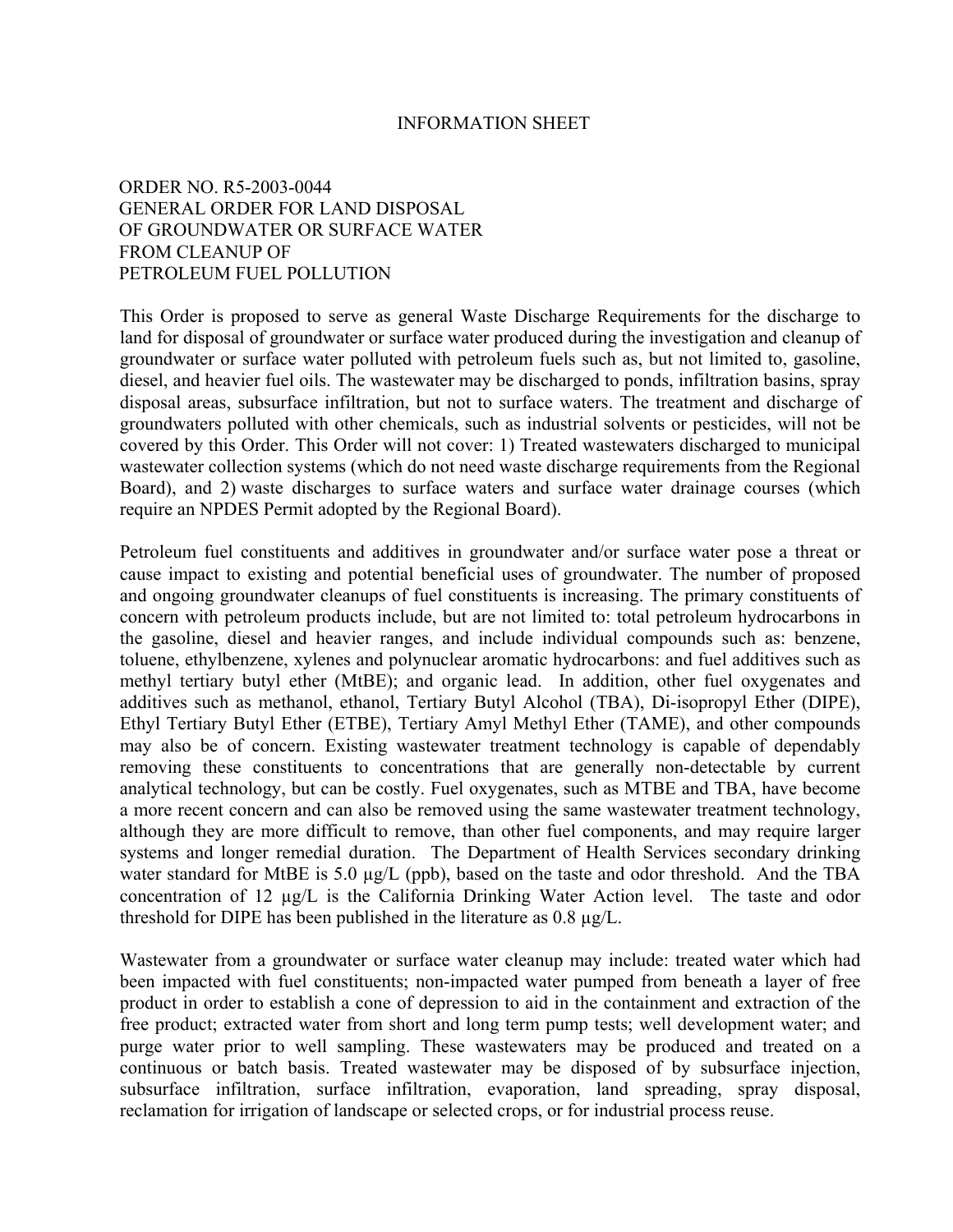Effluent limits have been established as follows:

a. 30-Day Median Concentrations for TPH, benzene, ethylbenzene, toluene, xylenes and MtBE are established as less than the quantitation or reporting limits, that is, less than the levels that can be quantified for specified, commonly available analytical technology. A 'median' is used rather than an 'average' or 'arithmetic mean' to allow for the quantitation of a constituent in individual samples without automatically causing violation of the monthly limitation, as would occur with an 'average' or 'mean' limit.

The current treatment technologies used for groundwater cleanup of petroleum fuel constituents are not normally subject to sudden upset or bypass, so rapid changes in effluent quality are not expected. If detectable concentrations of petroleum fuel constituents are found, the monitoring program requires immediate evaluation of the treatment system and weekly monitoring of the effluent until less than quantitation (or reporting) limit conditions are reestablished. The effluent sampling is not a substitute for process control monitoring by the Discharger.

b. Daily Maximum Effluent Limitations are established to allow for some effluent quality variation without exceeding water quality objectives. In general, there will not be more than one sample taken in a month. However, should operational problems require more frequent monitoring, the daily maximum numbers will enable a discharger to increase the frequency of monitoring while correcting the operational problems and remain in compliance with waste discharge requirements. The following table shows water quality objectives and numerical limits used to interpret the objectives for each monitored constituent. The lowest of these limits for each chemical is selected as the maximum effluent limitation to comply with all water quality objectives. Where the lowest limit is lower than the analytical quantitation limit, the quantitation limit is used as the effluent limit.

| <b>Constituent</b> | <b>W Q Objective</b>         | Limit<br>(µg/l) | <b>Reference for Limit</b>                   |
|--------------------|------------------------------|-----------------|----------------------------------------------|
| <b>Benzene</b>     | <b>Chemical Constituents</b> | 1.0             | California Primary MCL                       |
|                    | Toxicity                     | 0.15            | California Public Health Goal                |
|                    | Taste and odors              | 170             | Taste and Odor Threshold                     |
| Ethylbenzene       | <b>Chemical Constituents</b> | 700             | California Primary MCL                       |
|                    | Toxicity                     | 300             | California Public Health Goal                |
|                    | Taste and Odors              | 29              | Taste and Odor Threshold                     |
| Toluene            | <b>Chemical Constituents</b> | 150             | California Primary MCL                       |
|                    | Toxicity                     | 150             | California Public Health Goal                |
|                    | Taste and Odors              | 42              | Taste and Odor Threshold                     |
| Xylenes (sum of    | <b>Chemical Constituents</b> | 1750            | California Primary MCL                       |
| isomers)           | Toxicity                     | 1800            | California Public Health Goal                |
|                    | Taste and Odors              | 17              | Taste and Odor Threshold                     |
| Diesel or Kerosene | Toxicity                     | 56 to 140       | <b>USEPA Superfund Provisional Reference</b> |
|                    |                              |                 | Dose                                         |
|                    | Taste and Odors              | 100             | Taste and Odor Threshold                     |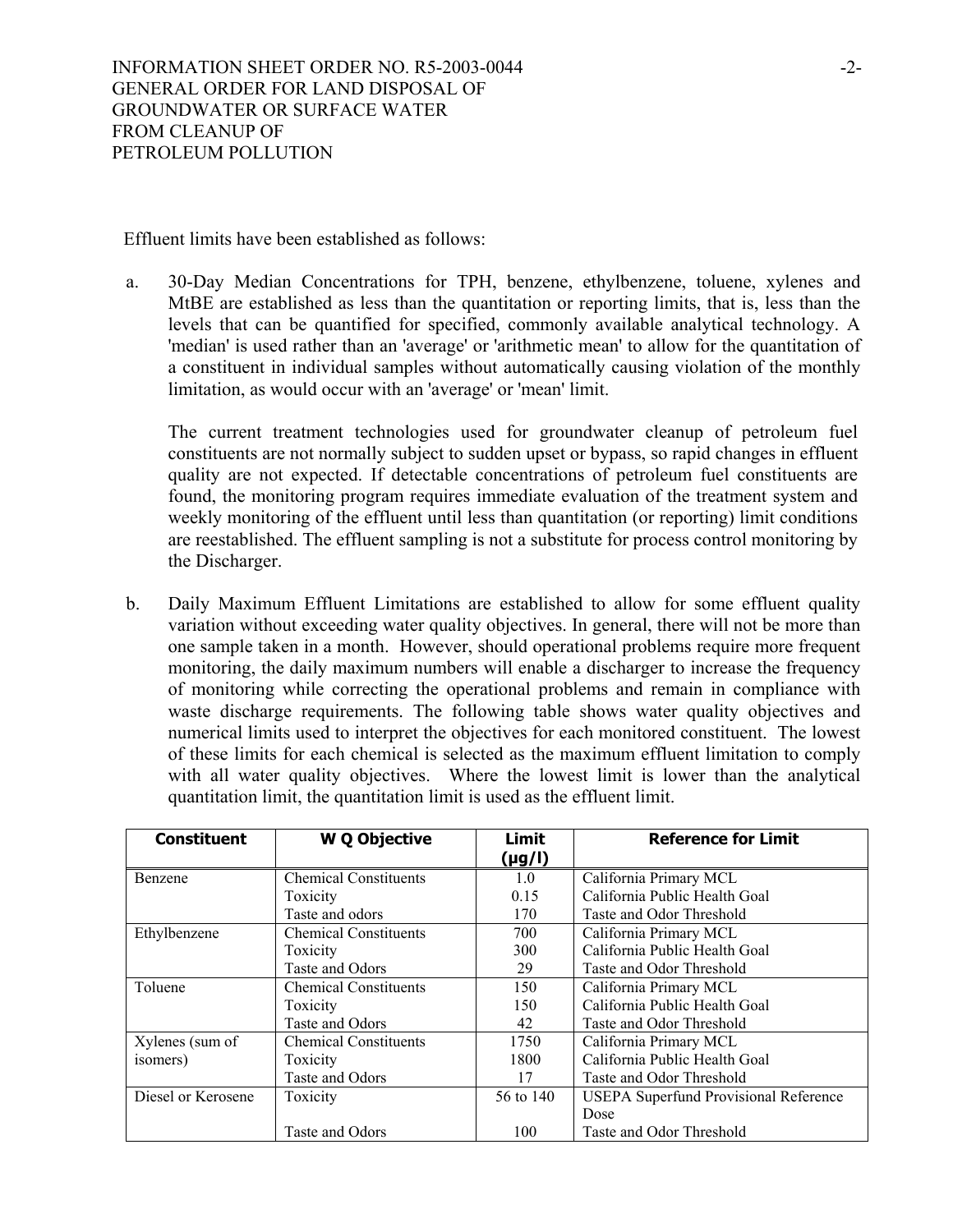# INFORMATION SHEET ORDER NO. R5-2003-0044 -3-GENERAL ORDER FOR LAND DISPOSAL OF GROUNDWATER OR SURFACE WATER FROM CLEANUP OF PETROLEUM POLLUTION

| Constituent              | <b>WQ</b> Objective          | Limit $(\mu g/I)$ | <b>Reference for Limit</b>                |
|--------------------------|------------------------------|-------------------|-------------------------------------------|
| Gasoline                 | Toxicity                     | 21                | <b>USEPA Superfund Provisional Cancer</b> |
|                          |                              |                   | Slope Factor                              |
|                          | Taste and Odors              | 5                 | Taste and Odor Threshold                  |
| Lead (inorganic)         | <b>Chemical Constituents</b> | $\overline{15}$   | California Primary MCL                    |
|                          | <b>Chemical Constituents</b> | 5000              | Water Quality for Agriculture (Ayers &    |
|                          |                              |                   | Wescot)                                   |
|                          | Toxicity                     | $\overline{2}$    | California Public Health Goal             |
| Tetraethyl lead          | Toxicity                     | 0.0007            | <b>USEPA IRIS Reference Dose</b>          |
| 1,2-Dibromoethane        | <b>Chemical Constituents</b> | 0.05              | California Primary MCL                    |
| (ethylene dibromide,     | Toxicity                     | 0.0097            | Cal/EPA Cancer Potency Factor             |
| EDB)                     |                              |                   |                                           |
| 12-Dichloroethane        | <b>Chemical Constituents</b> | 0.5               | California Primary MCL                    |
| (ethylene dichloride,    | Toxicity                     | 0.4               | California Public Health Goal             |
| $1,2-DCA$                | Taste and Odors              | 7000              | Taste and Odor Threshold                  |
| Methyl tert -Butyl Ether | <b>Chemical Constituents</b> | 13                | California Primary MCL                    |
| (MtBE)                   | <b>Chemical Constituents</b> | 5                 | California Secondary MCL                  |
|                          | Toxicity                     | 13                | California Public Health Goal             |
|                          | Taste and Odors              | 5                 | Taste and Odor Threshold                  |
| Di-isopropyl Ether       | Tastes and Odors             | 0.8               | Taste and Odor Threshold                  |
| (DIPE)                   |                              |                   |                                           |
| Tertiary Butyl Alcohol   | Toxicity                     | 12                | <b>DHS Drinking Water Action Level</b>    |
| (TBA)                    | Taste and Odors              | 290,000           | Taste and Odor Threshold                  |
| Ethanol                  | Taste and Odors              | 760,000           | Taste and Odor Threshold                  |
| Methanol                 | Toxicity                     | 3500              | <b>USEPA IRIS Reference Dose</b>          |
|                          | Taste and Odors              | 740,000           | Taste and Odor Threshold                  |
| Carcinogenic PAHs-       | <b>Chemical Constituents</b> | 0.2               | California Primary MCL for                |
| sum as benzo(a)pyrene    |                              |                   | $benzo(a)$ pyrene                         |
| equivalents              | Toxicity                     | 0.004             | California Public Health Goal for         |
|                          |                              |                   | $benzo(a)$ pyrene                         |
| Naphthalene              | Toxicity                     | 170               | <b>DHS Drinking Water Action Level</b>    |
|                          | Taste and Odors              | 21                | Taste and Odor Threshold                  |

1. MCL = **M**aximum **C**ontaminant **L**evel as set by the California Department of Health Services.

2. IRIS = USEPA **I**ntegrated **R**isk **I**nformation **S**ystem reference dose as a drinking water level.

3. California Public Health Goal as determined by the California Office of Environmental Health Hazard Assessment.

A Report of Waste Discharge and filing fee will be submitted by each proposed Discharger, providing information on the discharge as detailed in **Attachment A**. If the Executive Officer finds that the proposed discharge qualifies for coverage under this Order, the Discharger shall be issued a Notification of Applicability statement. Upon completion of treatment and cessation of the discharge, the Discharger may request official termination of coverage under this General Order from the Executive Officer. Failure to do so will result in the Discharger's continuing responsibility for payment of the annual fee associated with this Order.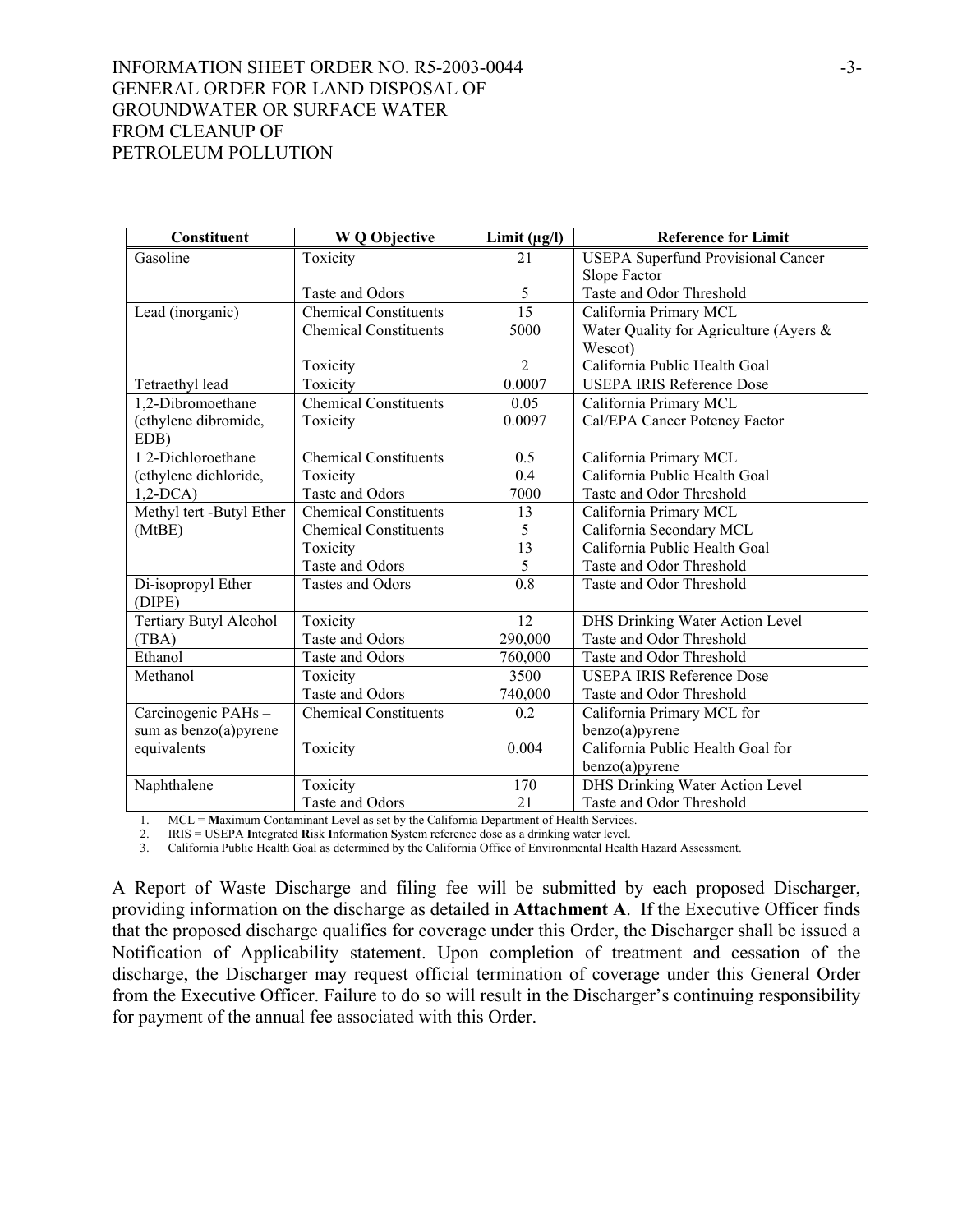# CALIFORNIA REGIONAL WATER QUALITY CONTROL BOARD CENTRAL VALLEY REGION

# STANDARD PROVISIONS AND REPORTING REQUIREMENTS FOR WASTE DISCHARGE REQUIREMENTS (Waste Discharge to Land from Cleanup of Petroleum Fuel Pollution)

# **A. General Provisions:**

- 1. The requirements prescribed herein do not authorize the commission of any act causing injury to the property of another, or protect the Discharger from liabilities under federal, state, or local laws. Nor, do they convey any property rights or exclusive privileges.
- 2. The Provisions of this Order are severable. If any provision of this Order is held invalid, the remainder of this Order shall not be affected.
- 3. After notice and opportunity for a hearing, this Order may be terminated or modified for cause, including but not limited to:
	- a. Violation of any term or condition contained in this Order;
	- b. Obtaining this Order by misrepresentation, or failure to disclose fully all relevant facts;
	- c. A change in any condition that results in either a temporary or permanent need to reduce or eliminate the authorized discharge; or
	- d. A material change in the character, location, or volume of discharge.
- 4. Before making a material change in the character, location, or volume of discharge, the Discharger shall file a new Report of Waste Discharge with the California Regional Water Quality Control Board, Central Valley Region (hereafter Board). A material change includes, but is not limited to, the following:
	- a. An increase in area or depth to be used for treated water disposal beyond that specified in the waste discharge requirements;
	- b. A significant change in disposal method, location, or volume, e.g., change from land disposal to land treatment;
- 5. Except for material determined to be confidential in accordance with California law and regulations, all reports prepared in accordance with terms of this Order shall be available for public inspection at the offices of the Board. Data on waste discharges, water quality, meteorology, geology, and hydrogeology shall not be considered confidential.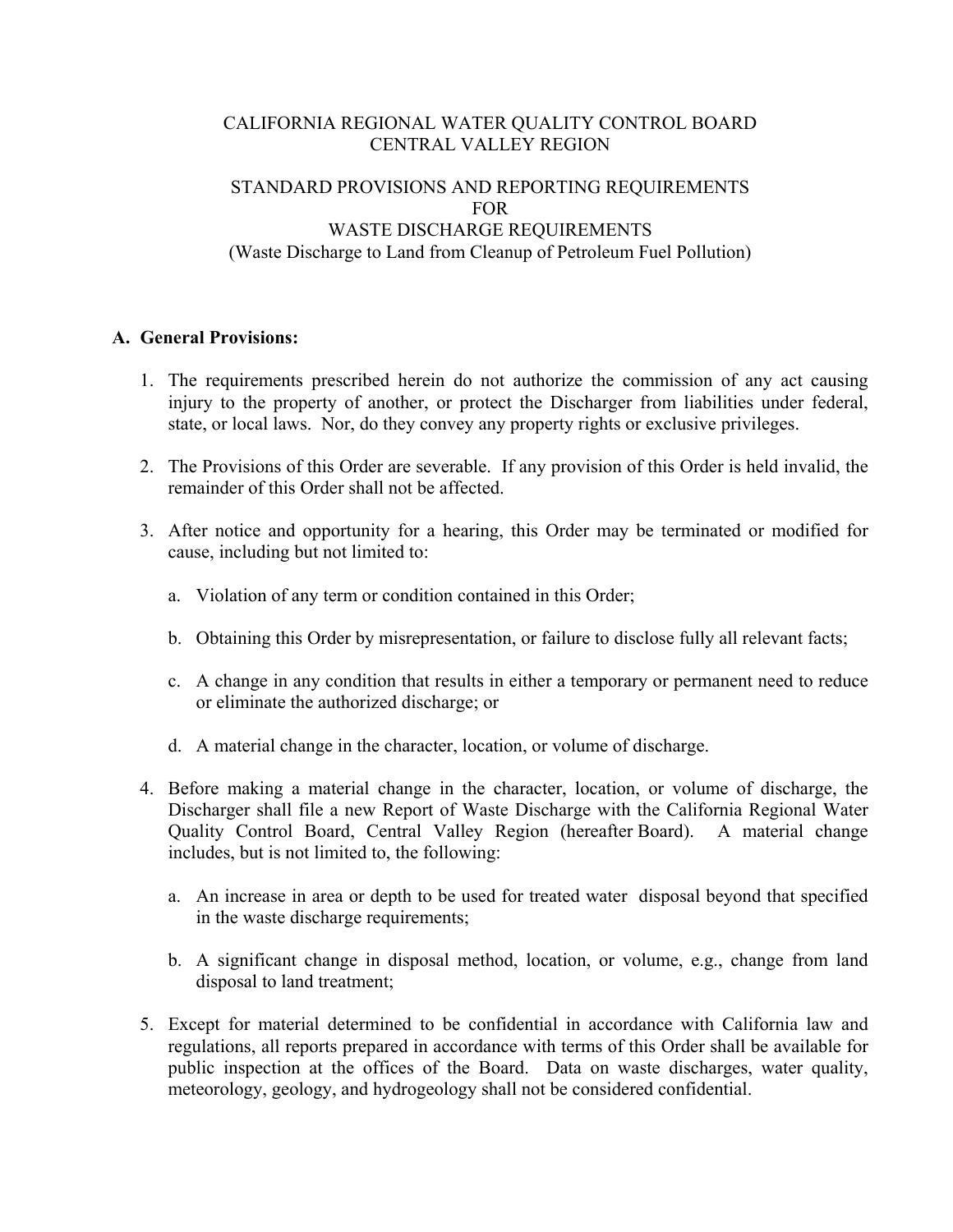- 6. The Discharger shall take all reasonable steps to minimize any adverse impact to the waters of the state resulting from noncompliance with this Order. Such steps shall include accelerated or additional monitoring as necessary to determine the nature and impact of the noncompliance.
- 7. The Discharger shall maintain in good working order and operate as efficiently as possible any facility, control system, or monitoring device installed to achieve compliance with the waste discharge requirements.
- 8. The Discharger shall permit representatives of the Board and the State Water Resources Control Board (SWRCB), upon presentation of credentials, to:
	- a. Enter premises where wastes are treated, stored, or disposed of and facilities in which any records are kept;
	- b. Copy any records required to be kept under terms and conditions of this Order;
	- c. Inspect, at reasonable hours, monitoring equipment required by this Order; and
	- d. Sample, photograph, and video tape any discharge, waste, waste management unit, or monitoring device.
- 9. For any electrically operated equipment at the site, the failure of which would cause loss of control or containment of waste materials, or violation of this Order, the Discharger shall employ safeguards to prevent loss of control over wastes. Such safeguards may include alternate power sources, standby generators, retention capacity, operating procedures, or other means.
- 10. The fact that it would have been necessary to halt or reduce the permitted activity in order to maintain compliance with this Order shall not be a defense for the Discharger's violations of the Order.
- 11. Neither the treatment nor the discharge shall create a condition of nuisance or pollution as defined by the California Water Code, Section 13050.
- 12. The discharge shall remain within the designated disposal area at all times.
- 13. The fact that the Discharger is unable to be accepted into the State's Underground Storage Tank Cleanup Fund (Fund), or if accepted into the Fund, to receive timely reimbursement of corrective actions costs or preapproval of proposed corrective action costs shall not be a defense for the Discharger's violation(s) of this Order.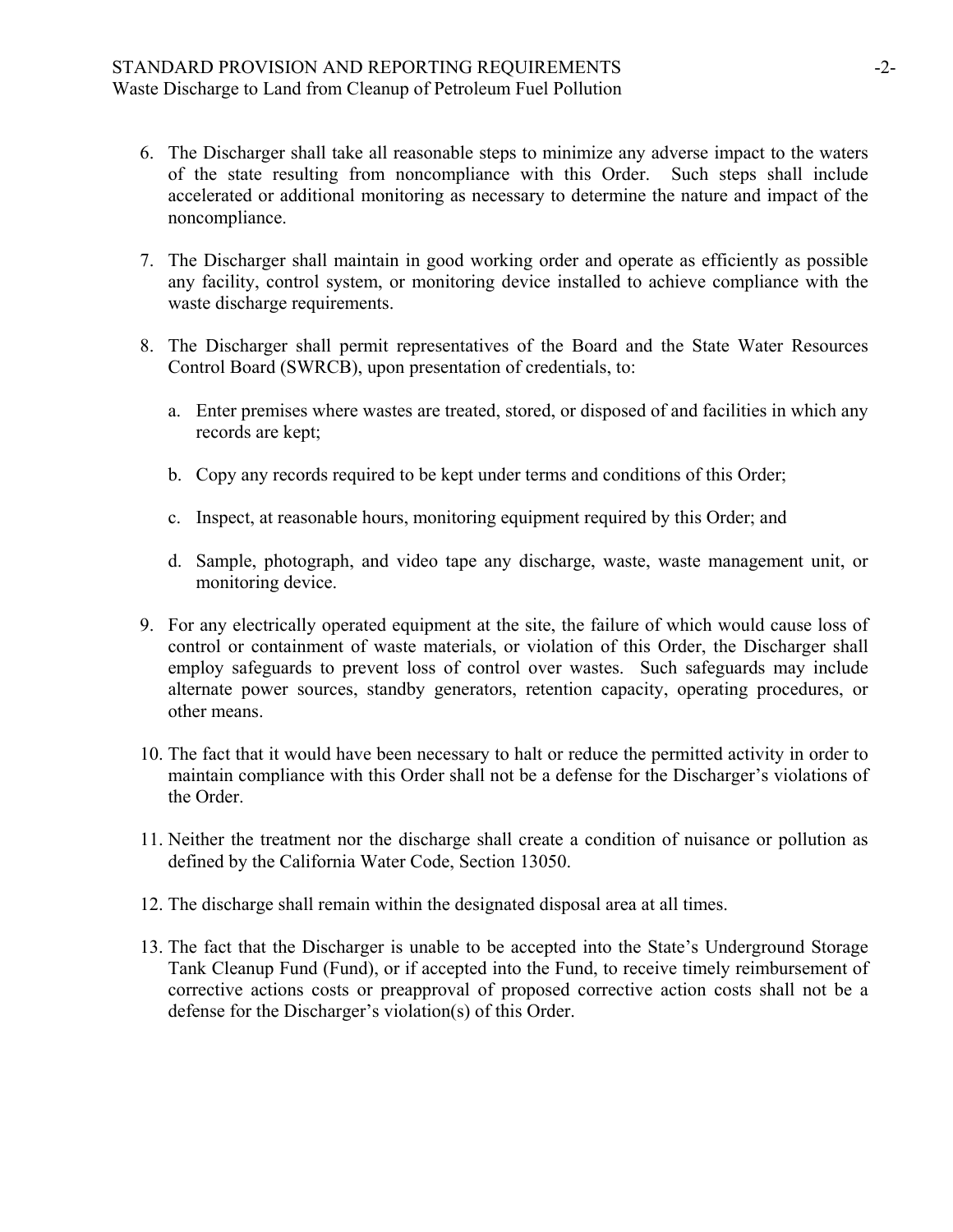# **B. General Reporting Requirements:**

- 1. In the event the Discharger does not comply, or will be unable to comply, with any prohibition or limitation of this Order for any reason, the Discharger shall notify the applicable Board office by telephone at **(916) 255-3000** (Sacramento), **(559) 445-5116**  (Fresno), or **(530) 224-4845** (Redding) or another current number if the number is changed as soon as it or its agents have knowledge of such noncompliance or potential for noncompliance, and shall confirm this notification in writing within **two weeks**. The written notification shall state the nature, time, and cause of noncompliance, and shall include a timetable for corrective actions.
- 2. The Discharger shall have a plan for preventing and controlling accidental discharges, and for minimizing the effect of such events.

At a minimum this plan shall:

- a. Identify the possible sources of accidental loss or leakage of wastes from each waste management, treatment, or disposal unit;
- b. Evaluate the effectiveness of present waste management/treatment units and operational procedures, and identify needed changes of contingency plans; and
- c. Predict the effectiveness of the proposed changes in waste management/treatment units and procedures and provide an implementation schedule containing interim and final dates when changes will be implemented.

The Board, after review of the plan, may establish conditions that it deems necessary to control leakages and minimize their effects.

- 3. All reports shall be signed by the responsible persons identified below:
	- a. For a corporation: by a principal executive officer of at least the level of senior vice-president;
	- b. For a partnership or sole proprietorship: by a general partner or the proprietor;
	- c. For a municipality, state, federal, of other public agency: by either a principal executive officer of ranking, elected or appointed;
	- d. For an individual(s): the individuals/individuals named as Discharger; or
	- e. A duly authorized representative of a person designated in 3a, 3b, or 3c of this requirement if;
		- (1) the authorization is made in writing by a person described in 3a, 3b, or 3c of this provision;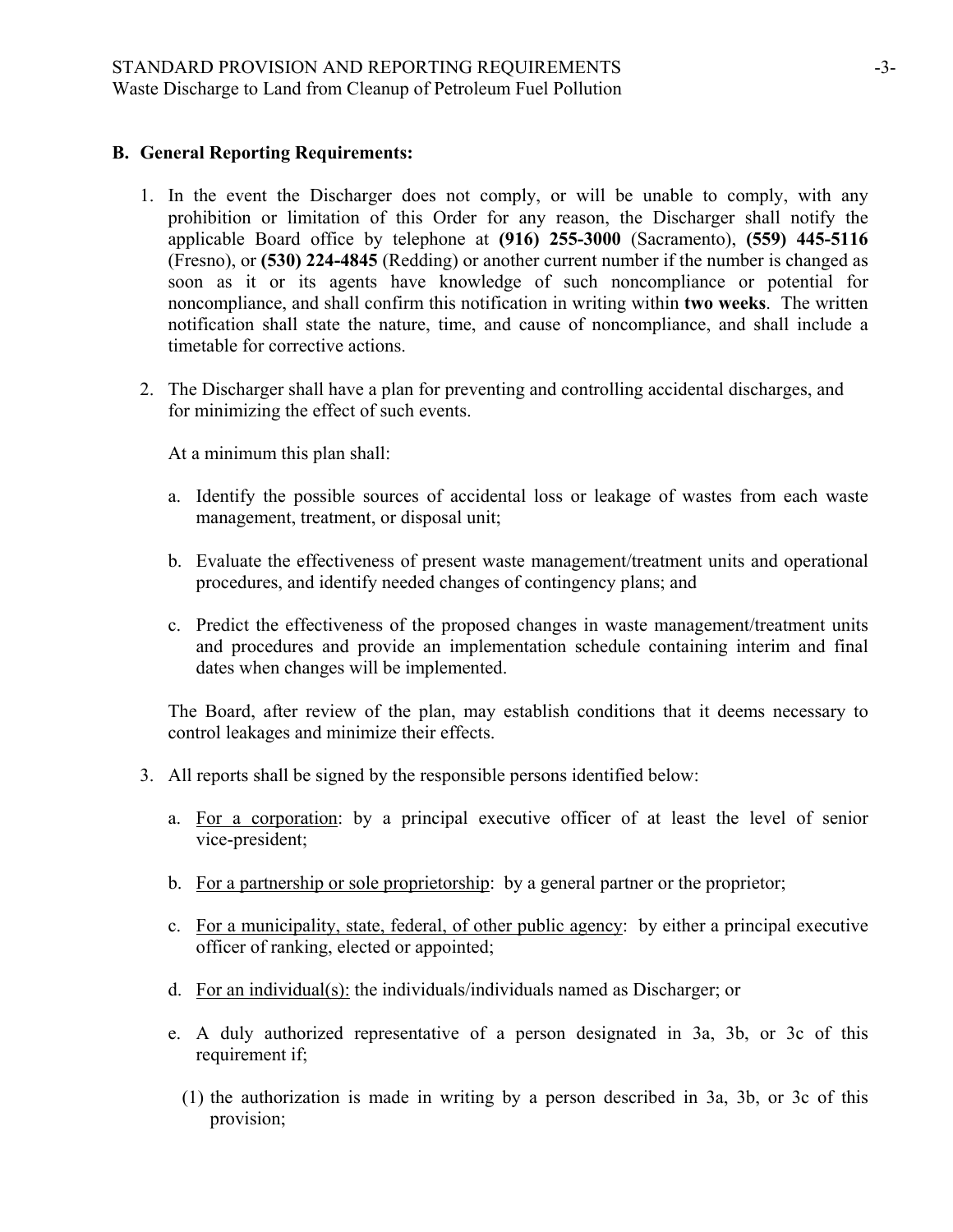- (2) the authorization specifies either an individual or a position having responsibility for the overall operation of the regulated facility or activity, such as the position of plant manager, operator of a waste management unit, superintendent, or position of equivalent responsibility. (A duly authorized representative may thus be either a named individual or any individual occupying a named position); and
- (3) the written authorization is submitted to the Board.

Any person signing a document under this Section shall make the following certification:

"I certify under penalty of law that I have personally examined and am familiar with the information submitted in this document and all attachments and that, based on my inquiry of the those individuals immediately responsible for obtaining the information, I believe that the information is true, accurate, and complete. I am aware there are significant penalties for submitting false information, including the possibility of fines and imprisonment for knowing violations."

- 4. Technical and monitoring reports specified in this Order are requested pursuant to Section 13267 of the Water Code. Failing to furnish the reports by the specified deadlines and falsifying information in the reports, are misdemeanors that may result in assessment of civil liabilities against the Discharger.
- 5. The Discharger shall mail a copy of each monitoring report and any other reports required by this Order to the applicable staff person and Regional Board Program at:

California Regional Water Quality Control Board Central Valley Region – Sacramento Office 3443 Routier Road, Suite A Sacramento, CA 95827-3003

Or

Central Valley Region – Fresno Office 1685 "E" Street Fresno, CA 93706-2020

Or

Central Valley Region – Redding Office 415 Knollcrest Drive, Suite 100 Redding, CA 96002

or another current address if the office is relocated.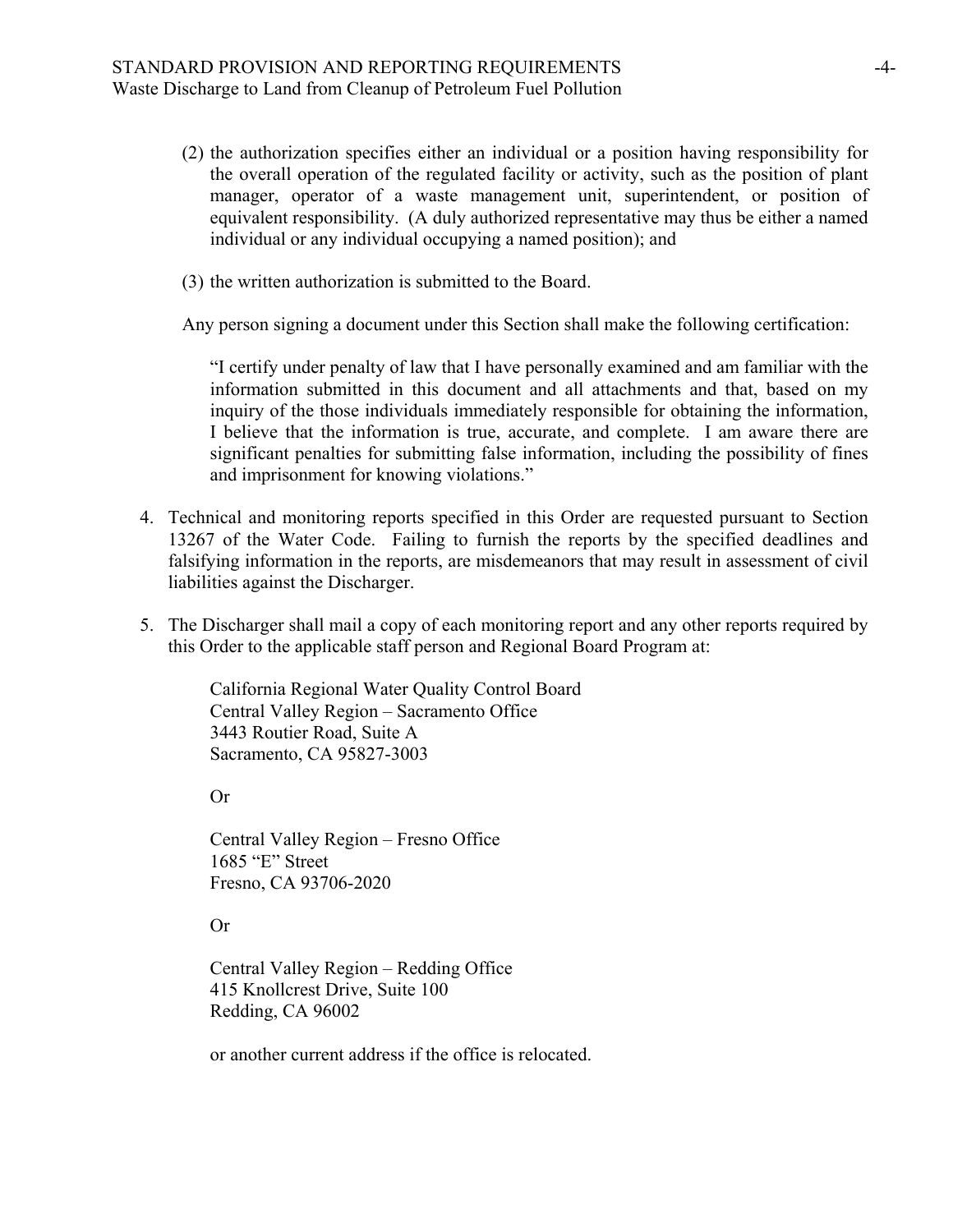# **C. Provisions for Monitoring:**

- 1. All analyses shall be made in accordance with the Environmental Protection Agency (EPA) latest edition of: (1) *Methods for Organic Chemical Analysis of Municipal and Industrial Wastewater* (EPA 600 Series), (2) *Test Methods for Evaluating Solid Waste* (SW 846-latest edition) and *Methods for the Determination of Organic Compounds in Drinking Water* (EPA 500 Series). The test method may be modified subject to application and approval of alternate test procedures under the Code of Federal Regulations (40 CFR 136).
- 2. Chemical, bacteriological, and bioassay analysis shall be conducted at a laboratory certified for such analyses by the State Department of Health Services (DHS). In the event a certified laboratory is not available to the Discharger, analyses performed by a non-certified laboratory will be accepted provided a Quality Assurance-Quality Control Program is instituted by the laboratory. A manual containing the steps followed in this program must be kept in the laboratory and shall be available for inspection by Board staff. The Quality Assurance-Quality Control Program must conform to EPA and DHS guidelines or to procedures approved by the Board.
- 3. Unless otherwise specified, all metals shall be reported as Total Metals.
- 4. The Discharger shall retain records of all monitoring information, including all calibration and maintenance records, all original strip chart recordings of continuous monitoring instrumentation, copies of all reports required by this Order, and records of all data used to complete the application for this Order. Records shall be maintained for a minimum of three years from the date of the sample, measurement, report, or application. This period may be extended during the course of any unresolved litigation regarding this discharge or when requested by the Regional Board Executive Officer.

Record of monitoring information shall include:

- a. the date, exact place, and time of sampling or measurements,
- b. the individual(s) who performed the sampling or measurements,
- c. any other individuals who had custody of the samples prior to analysis,
- d. the conditions under which samples were stored between collection and analysis,
- e. the date(s) analyses were performed,
- f. the individual(s) who performed the analyses,
- g. the laboratory which performed the analysis,
- h. the analytical techniques or methods used, and
- i. the results of such analyses.
- 5. All monitoring instruments and devices used by the Discharger to fulfill the prescribed monitoring program shall be properly maintained and calibrated at least yearly to ensure their continued accuracy.